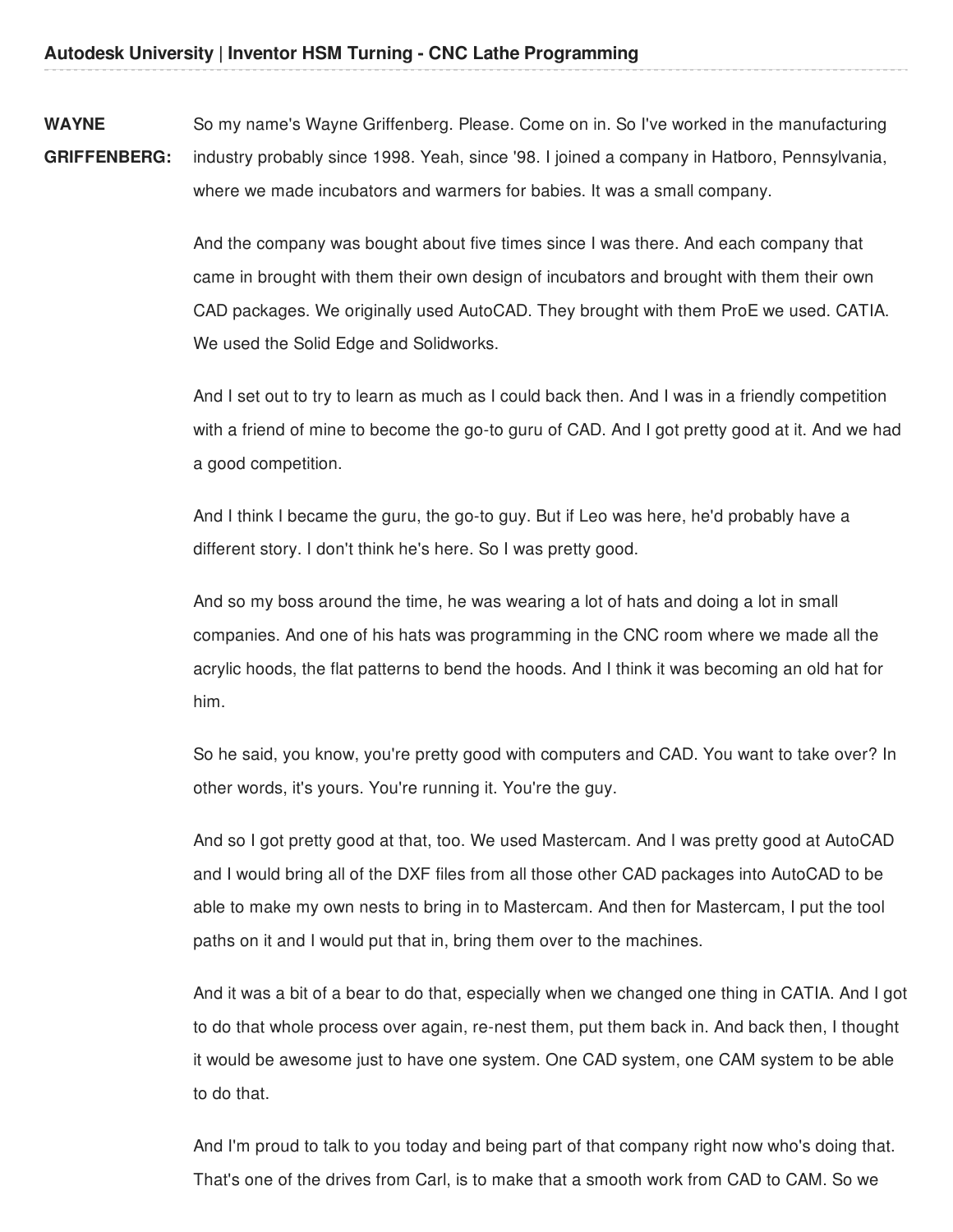have that today in Inventor. I'm going to show you that in turning today.

We're going to go through a brief overview, a process overview, of turning. I know some of you are new to machining and turning. So I'm going to walk through that process with you and some of the things we'll see on the most standard lathes And we're going to walk through.

That's one of the drives from  $C$  the drives from  $C$  to  $\mathcal{C}$  work from  $C$ 

So half the class will be that. We're going to talk about the CAM overview or the CAM process of what we do when we work in CAM to be able to get those good tool paths to the machines. And then the last half of the class, we're going to walk through actually a part.

We're going to program it. We're going to walk through it together. If you have any questions, don't. I'm just kidding. You can ask them. Feel free.

So as we get started. So we're going to talk about these things. We're going to talk about the coordinate system on the lathe and how that's different from the mill. You're going to get to know that. We're going to talk about the common work holding, how we're going to hold the part, where the tooling is going to be able to run to work and cut the tool paths on the part.

Some commonly used tools. There's a lot of custom tools out there. We're going to talk about a lot of the common ones, like the insert tools that we see on most common lathes. I'm going to explain to you, we're going to walk through those turning tool paths. We'll do that in Inventor in HSM.

I'll walk through with you that process. And then I'm going to explain to you-- well, you guys are going to see the post process, what it is, and getting code into the machine, what that means as far as code.

So the turning process overview. So in milling, we have a tool, a cylindrical tool, that rotates and spins and throws the chips off the side as it cuts through. Generally, that tool, in most cases-- not all machines, but in most cases-- that tool is along the z-axis.

In turning, we have the part that rotates like a cylindrical part, usually. That would be your stock. The part itself rotates. And as it rotates, we have a tool-- this is shown upside down, by the way, but some tools are like this. But generally we see them on the top on most lathes.

But the tool is going to move into the part and remove the chips that way. This is an insert tool that we're showing here. On a CNC machine, as I had mentioned, the z-axis we normally set up our part to match our machine. The way the part's going to be sitting on the machine is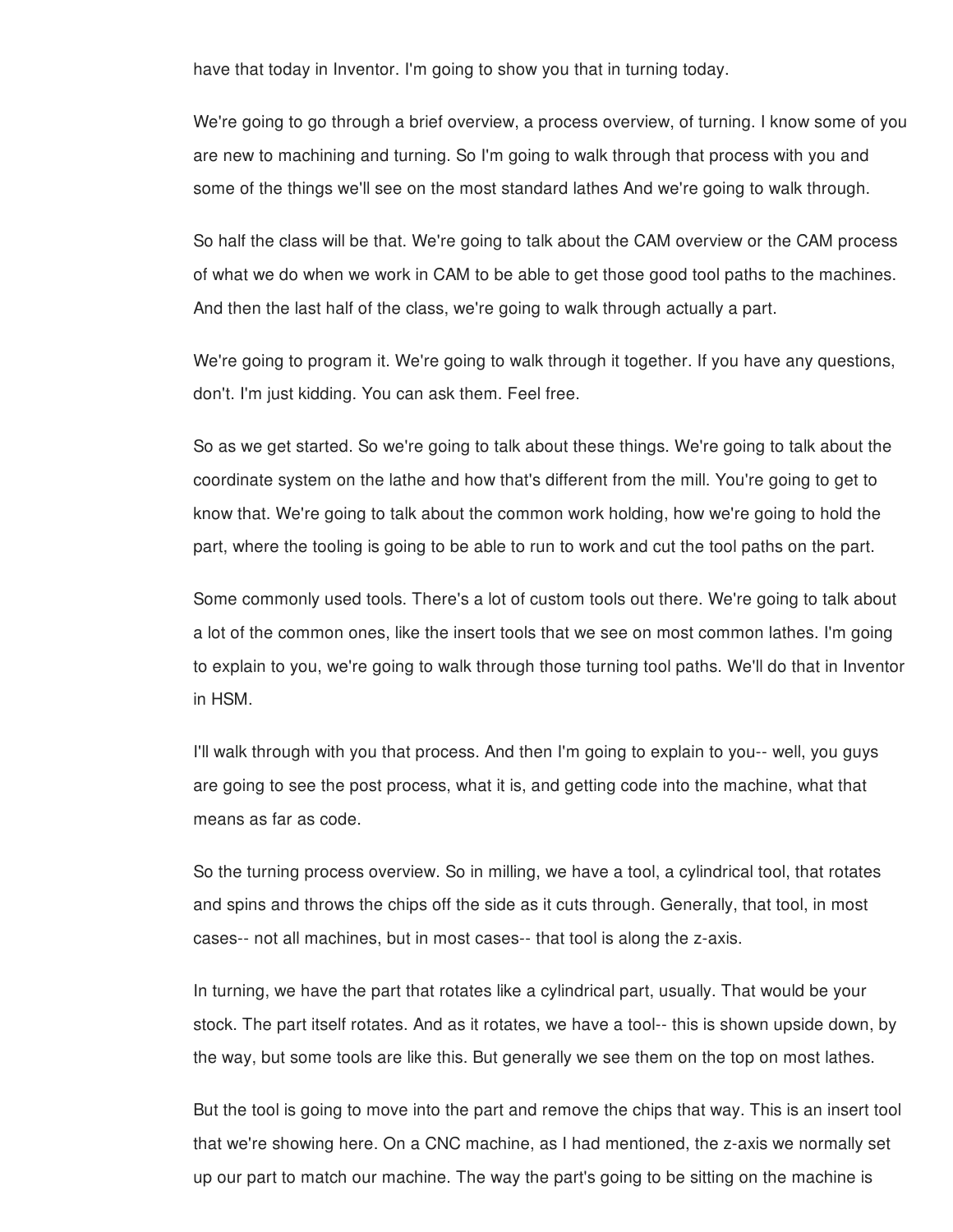where we set it up in CAM.

So we have our x, y, and z where z is our tool direction, or axis, and x and y is if you're looking down on the machine and that's where you would see your part. In turning-- going the wrong way-- the z-axis is along the center axis of the turning part itself, of the stock. Generally perpendicular to that.

When you're looking down at the machine, the x-axis is perpendicular to that pointing up. This is a standard slant machine. So the axes will be a little bit on an angle. But as you're looking down at the work part, you're still working in that x and z. So this is an important thing to remember when you're working in turning, that this is going to be your axis of orientation. This is going to be your axis that the tool's going to be turning about.

Just to give you an idea of a part. This is what it looks like. You have a turret. The turret holds the tools. It's basically a tool holder.

And we have a spindle. On the spindle, we have a chuck. Chuck jaws. Let me explain this. And the part, this is the stock part. Just to show you as you're looking down in the machine, the xaxis and the z-axis. And most machines generally, when you're working with them, will turn counter clockwise on the spindle, looking down the z.

Just to give you an idea of what this would look like. When I put this, when you're working HSM and when we work on turning, we generally like to see that datum point-- that's going to be our zero point for all of our tool paths-- right on the face of the part generally. Not always.

You can put this on the stock. But generally, we like to see that right on the face of the part, the finished part that you're going to be working with. That will be our zero right along the center line of z. This is our G54 in the code, in the machine. And that's our part datum, that's our part zero.

Give you an idea of this is just turning a face operation. So I just like to show you that running. This is doing a turning operation. The turret comes over. Now it's facing off the front of the part. And it moves away.

That's a really fast machine. It got that whole profile there really super fast. I want that machine. But that's basically how it would approach the tool. Your tools are in the turret. We're going to look at that the next slide, and it would approach the part that way.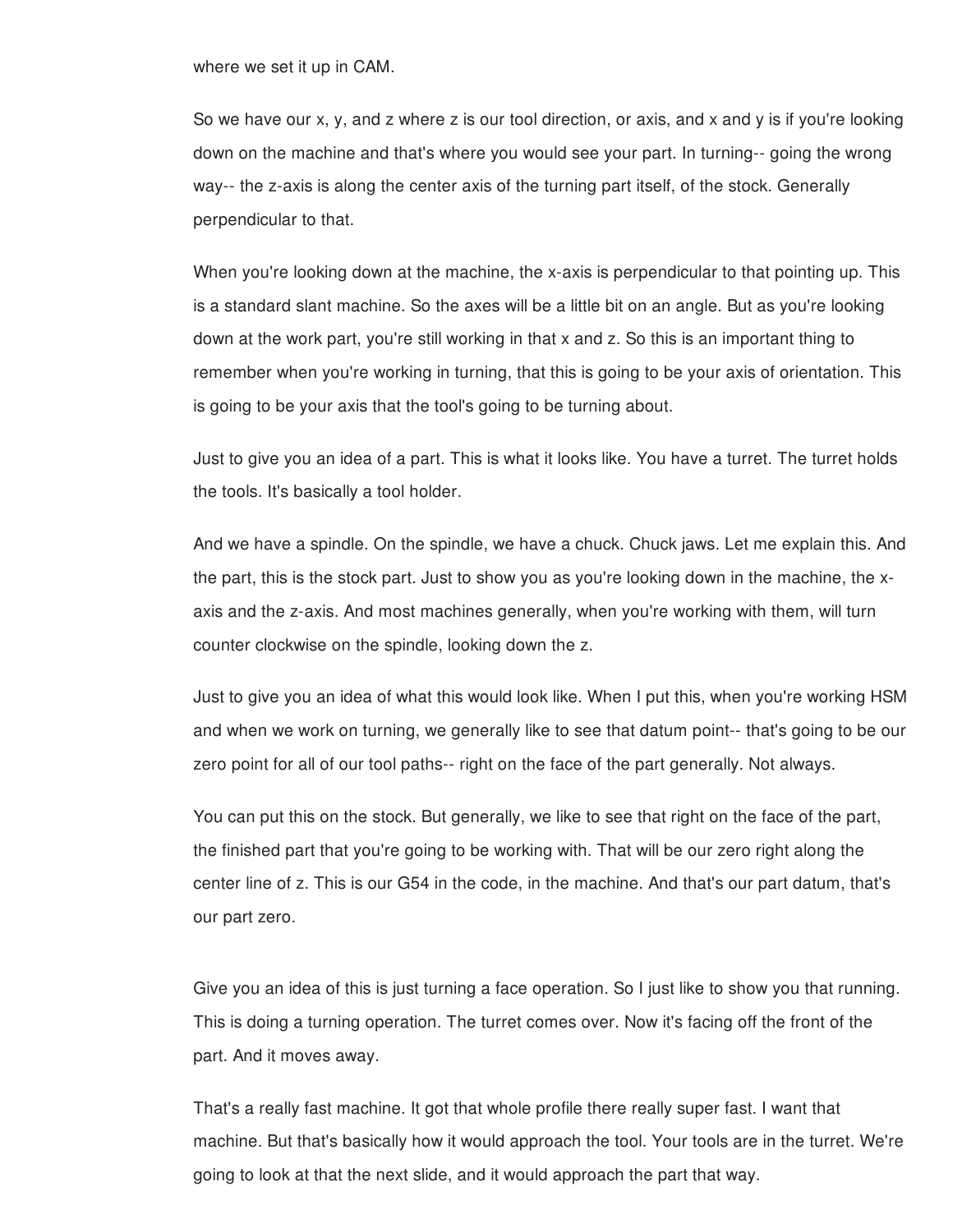So what you saw was the chuck. This is the spindle. This is the work holding side of the lathe. The chuck, you have chuck jaws which tighten down the whole of the part to hold your work piece tight. So there's a lot of forces going on there from the tools. Cutting chips away, you want to make sure that that's held tightly.

We have a turret. The turret is basically a tool station. And on the tool station, you have blocks, tooling blocks. And then those blocks hold the tools for each of the operations you're doing. We do have tools where we can actually have live tooling.

This means that they actually turn like a mill and they're able to cut away as you have a turn part inside of the chuck. You can have them either radio mounted or axial mounted so they can cut on the face of the part.

In most standard tools, you'll have tool holders that have inserts. Tool holders with inserts are most common. This is just a basic shape of the inserts. So you have a cut direction.

Well, in this case your cutting angles are really important when you're working in turning. Does everybody here-- I want to make sure that we're talking the same language-- have you ever worked on a turning machine on a lathe? Very cool.

So here, when we're working on the part, we have our side cutting angle. I just want to make sure the people who haven't worked with turning before have a good idea of how it's working. So here, we have our cutting angle. It's really important to make sure that you're having good tool path to remove those chips most efficiently out of the work piece.

These cutting angles are really important. So the cut angle, as you're looking at it on the side of the too, so you have side cutting and end cutting angles, are really important because it gives clearance for those chips. It's also important to have the right angle. This way, you don't have as much friction as it's cutting through the part.

And you're going to save a lot longer tool life and you'll have more efficient tool paths that way. Relief angle. On the side of the tool as you turn it, or the side of the insert. Relief angle, this keeps it as it rotates, as the tool is going into the part as it's rotating, keeps the back edge of the insert rubbing on the material so you don't burnish. So you don't wear out the tool.

The rake angle is an important angle to look at as you're selecting your tools as well. The rake angle is set by the tool holder itself. It's the engagement. It's actually setting the chip removal,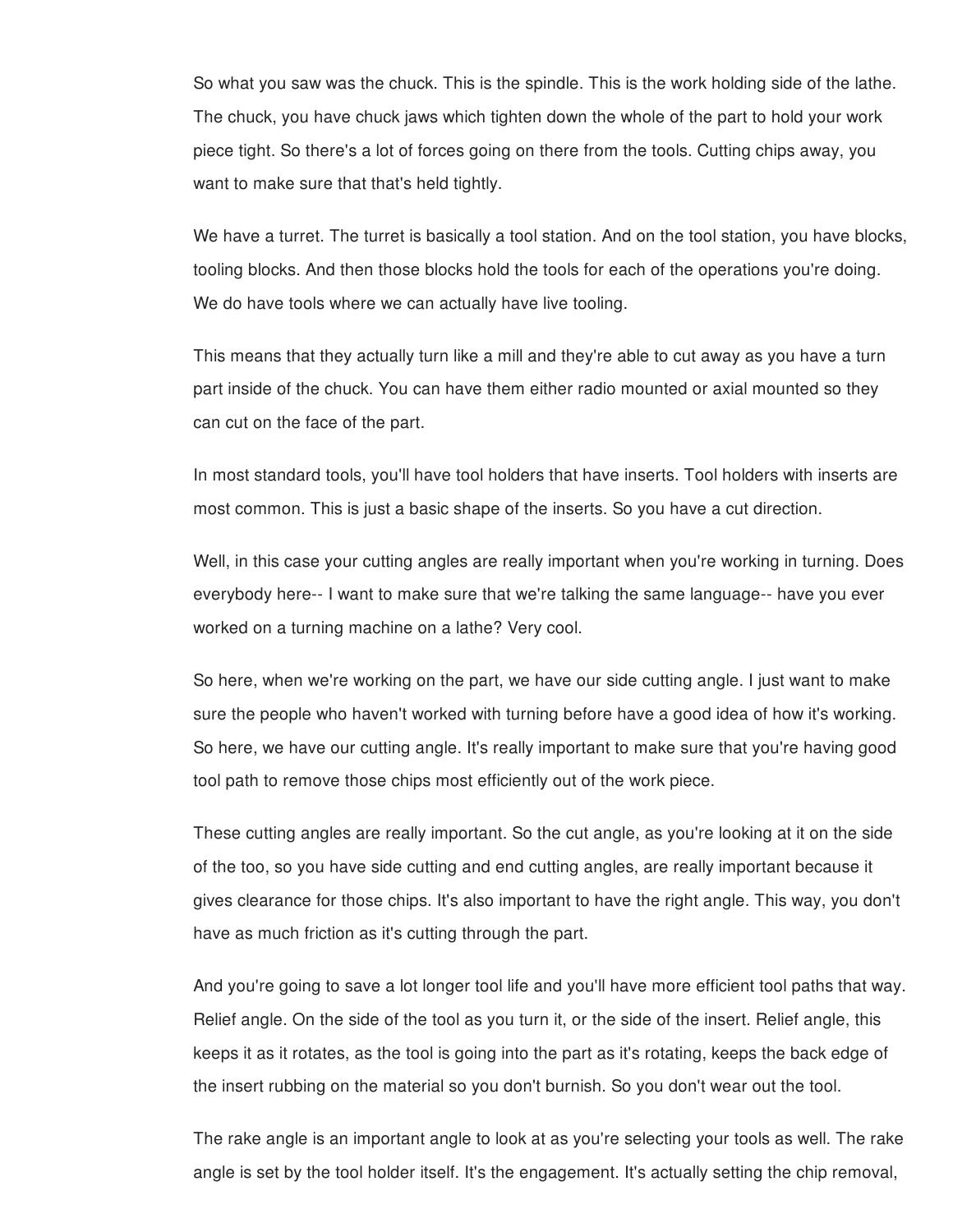the angle that the chip's going to be removed out of the material.

It's also setting how much of that pressure is needed to remove the chip. Depending on material, depending on the type of insert you have. Just to let you know as you're working in HSM, if you're putting tool paths on, there's always working off this imaginary tool tip.

Because we work in the x and y plane on our parts. So we're putting our tool paths within an x and y plane. The tool itself has the angle, it has the end angle and the side angle. And it also has a radius. Generally, they have a radius in the front for rigidity of a tool, as well as to be able to remove those chips efficiently.

So we generally program from the tool tip. So there's an imaginary tool tip that we program to. So sometimes when you're putting your tool paths on, you can see it. You say, well, I want to be 90 degrees like this, but my tool path is making this big arc. So that's why, because it's programmed from that imaginary tip. Just something important to remember when you're working with it.

Inserts. There's a general insert guide that you can find. I'm not going to walk all the way through these. But just to let you know that you're going to see these numbers come up in HSM. You're going to see them come up in your lathe catalogs or your tooling catalogs. This is just a standard number that you'd find with a lot of your tooling manufacturers.

So these numbers that you're looking at here define a lot of the tools when you go to like Sandvik. And you can actually find a lot of this information on our website. If you go to Autodesk, or actually go to the Knowledge Network website. Autodesk Knowledge Network. Type in HSM turning. You'll find all of this information in there.

And I can also give this presentation to you afterward. So these are a lot of the parameters that go to make up specific inserts. Now, there's a lot to think about. Now, here's the different types of tools that you'll find insert tools.

But there's a lot of things. I'm just going to jump back real quick. A lot of these things that you're looking in here take account for what you're trying to get the best finish, the most efficient chip removal. So you're going to try to find the right insert for the material you're working with. You're trying to find the right insert for the diameter of the geometry.

Mainly, it's driven for your speeds and feeds. And we'll talk about that in a few minutes. So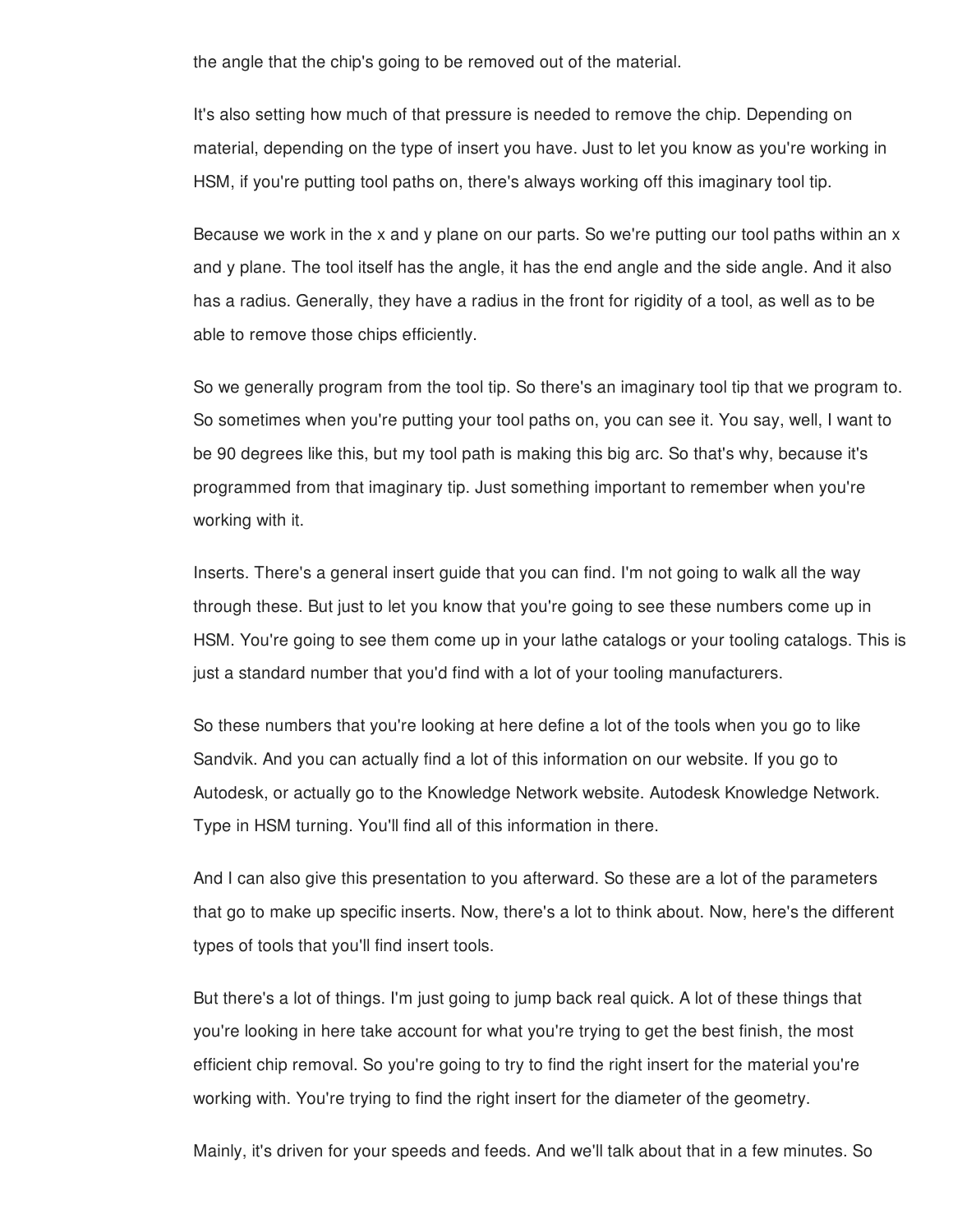these different types of tools that we would do with operations on the turning machine. So the most basic, you have face and turn. So facing, cutting off that face of the part that you saw earlier. And just basically doing roughing, trying to remove as much chips off the side of the profile of the tool that you're trying to get.

For grooving-- sorry, keep hitting the wrong button-- if you want to put grooves on your part, there's general groove tools. There's a lot of custom tools like this that you also find in the industry. But these are general ones that have inserts.

Bore. If you're doing any inside grooving. If you're going to groove out of a hole inside of a part, you're going to use a boring bar and a bar. So we also have threading. You can make threads inside and outside. The inside is usually very thin.

And we have cut off tools, to cut it off of the stock. Speeds and feeds, I'm not going to get into. But as we get into the calculation, you can find this information-- really, what your speeds and feeds, you're really trying to find--

So your part is turning at a certain RPM. It's turning at a speed. And you're also feeding into the material with the tool. So you're trying to find that optimum speed and feed that's going to give you the most chip removal, the most efficient way, the best tool path that you can get for the finish at the end.

So you're really trying to dial that in. There's no one number. It depends. There's a lot of dependencies on the material that you're using, the diameter of the part, the type of insert that you're using. And also what you're trying to accomplish with that tool path.

You might be doing a roughing tool path. You may be doing a finishing tool path. So there's a lot of things that determine this. But if you go and look into a lot of Sandvik, if you go into a lot of different tooling websites and look at the different tools and options you have, you'll find that as you start to work down and you answer those questions if you look at a lot of the angles that we talked about, the geometry of the tool, the geometry of the part you're trying to make, and the material.

When you work through that, you'll find at the end a speed and feed calculator to get you started. And then from there, it's really up to you. As you're working with your machine, you're trying to find that optimal chip removal. You're trying to find the best tool path.

You can listen to your machine. You can hear if it's getting a good tool path or if your speeds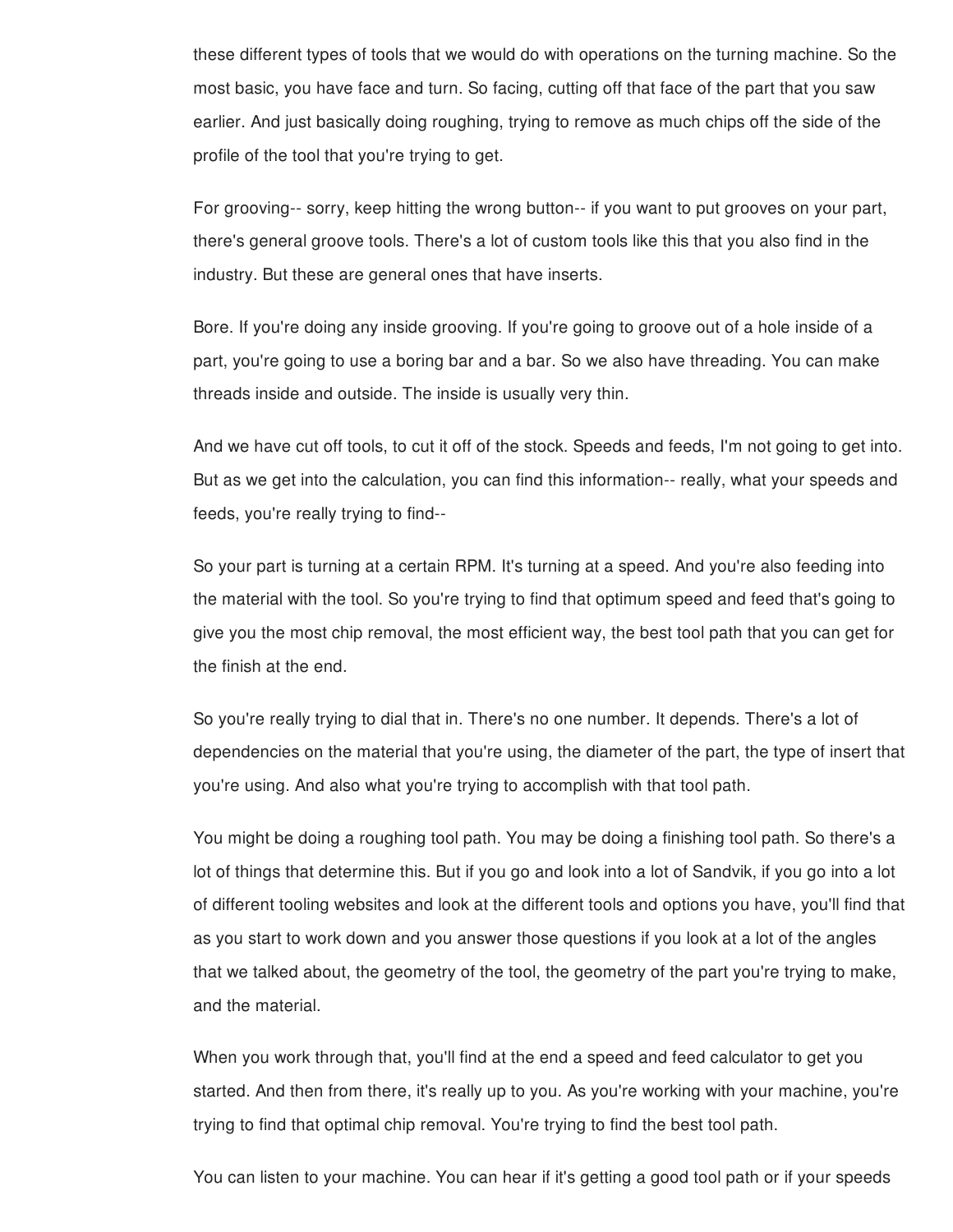are too slow or your feed's too fast in the material. See that in the chip. You also will wear out your tool quicker if you're going to fast in the material.

But the websites do a really good job of getting you started. So that's pretty much walking through just a real quick overview of what we see in turning, the type of tooling, how it's held in the machine, using turrets, using tool blocks. A lot of this information, this is new to a lot of you?

OK. I hope that's helpful. So the CAM process real quick, we're going to walk through. And I'll give us a lot of time to be able to put some tool paths on the part in a little bit. So the CAM process, the first thing we do is we either create geometry, we bring the geometry in from another CAD package.

We can work with STL models. You can bring any type of model you nee in. So that's our first part, is being able to create or open the part in Inventor. The next thing we do is we define our job set up.

So you want to try to match as close as you can to that actual piece of stock in your machine. You're trying to set it up in this 3D world. We do have a nice powerful 3D package that we're working with. Why not use it to that advantage to be able to set up?

You can actually draw up your chuck in there. You can draw your turret it you wanted to. if it'll be helpful for you. You can actually see when you move things around, if you have another tool that may be on deck that may hit your part. It's a good idea to try to bring that in.

And there's a lot of places where you can download these. I know HAAS offers a lot of their models that you can download to bring into Inventor. So it's a good idea. So anyway, for defining your job set up, this step is really trying to define what you have going on in the machine with all the parameters and the places where your actual part's going to be.

We're going to define, in CAM, the operations. The operations you need to get the David inside of the marble. You're going to remove the chips away to end up with your part inside.

Well, these are just a few of them, but there's different operations you're going to use using specific tooling to be able to do that efficiently. So that's the next thing we do, is define those operations. We can simulate right inside of Inventor. We can simulate what's going to happen on the machine before you go to put any code in the machine.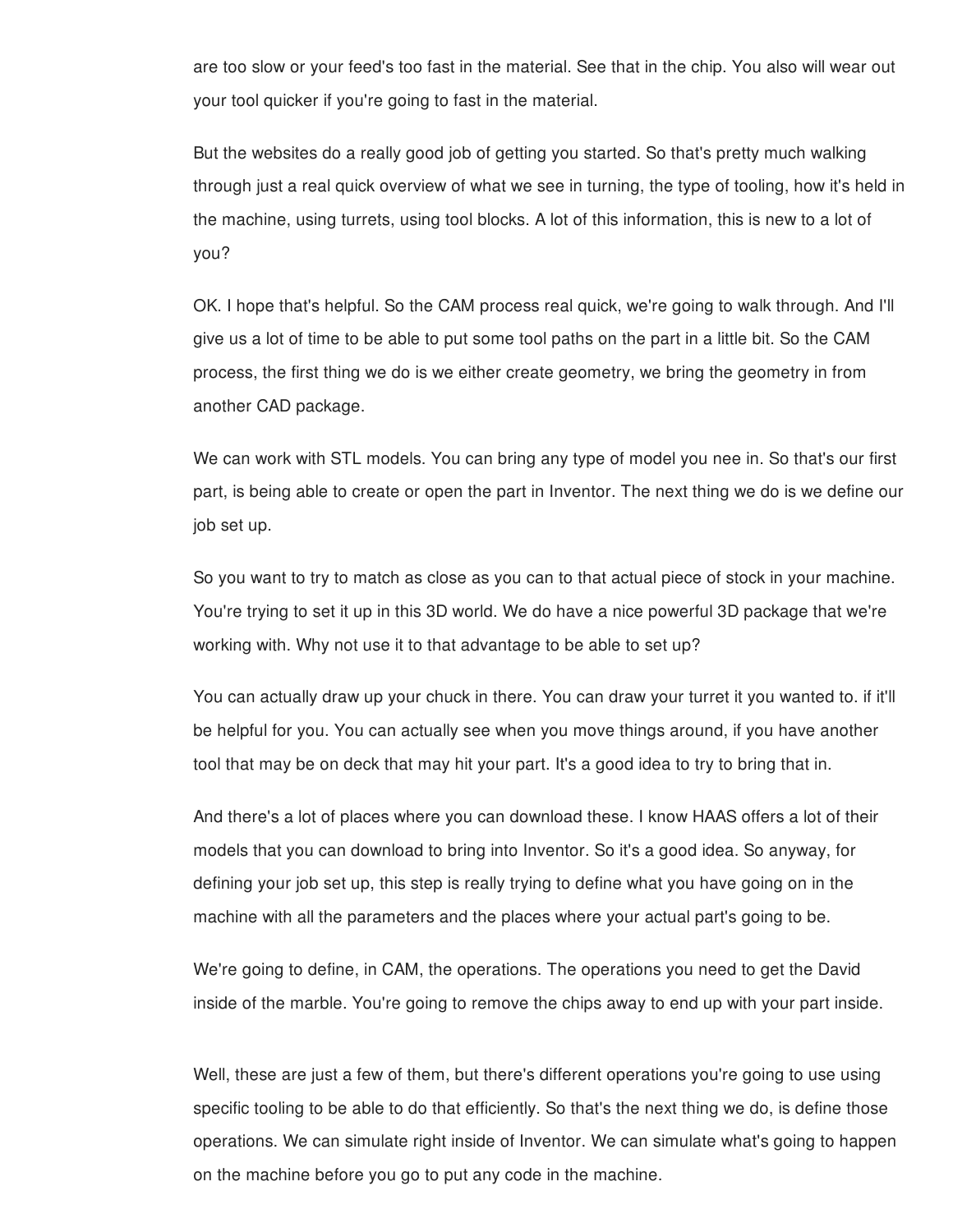And at the end, we post the code. So the post processor is basically a decoder ring. If you think of it that way. So you have generic information. You have the basic data that's inside the tool path parameters that are inside of HSM.

And the post processor, it's a JavaScript processor. And what it's really doing is just decoding that information and reforming it into language that your machine control can understand and read and interpret to be able to move the tool, the turret in, to be able to remove those chips the way you did virtually. So the post processor is an important piece to get the good code to your machine.

And that's an example of what some code would look like. That's actually the code that came out from the generic FANUC post from that part we were just looking at. And just to let you know, there's a lot of different machines. There's HAAS machines. There's different controls as well.

This is just showing you some diversity, but there's a lot of different controls. Siemens controls, FANUC controls. So there's a lot of different controls that have a lot of different language. So a lot of you would have different machines. So you'd need a different post, and you can tune that post in to get the exact code you need for your machine to do it most efficiently.

Are there any questions up to this point? Cool. So let's get right into it. The next part is we're actually going to do some Inventor HSM. So I'm going to bring up a part. It's a basic part.

We're going to put some of those operations we looked at. Any time as I walk through, please feel free to ask if you have any questions and something doesn't seem right. Please feel free, as I walk through. So let me do this.

So I opened up this part before. This is that part we were looking at. In Inventor, this is basically what you'd see in Inventor. When you open up a model or you're working with a model, it has the History Tree in the browser. You also have the ribbon bar up top with all the different applications, all the different features you're trying to do.

As you hover over a lot of those-- you know this in Inventor-- it brings you that in context help that you're used to. Now, I'm going to work in the CAM side. So right now, I have Model and Features in the browser. But if I go bring up the CAM, then this is going to be embedded.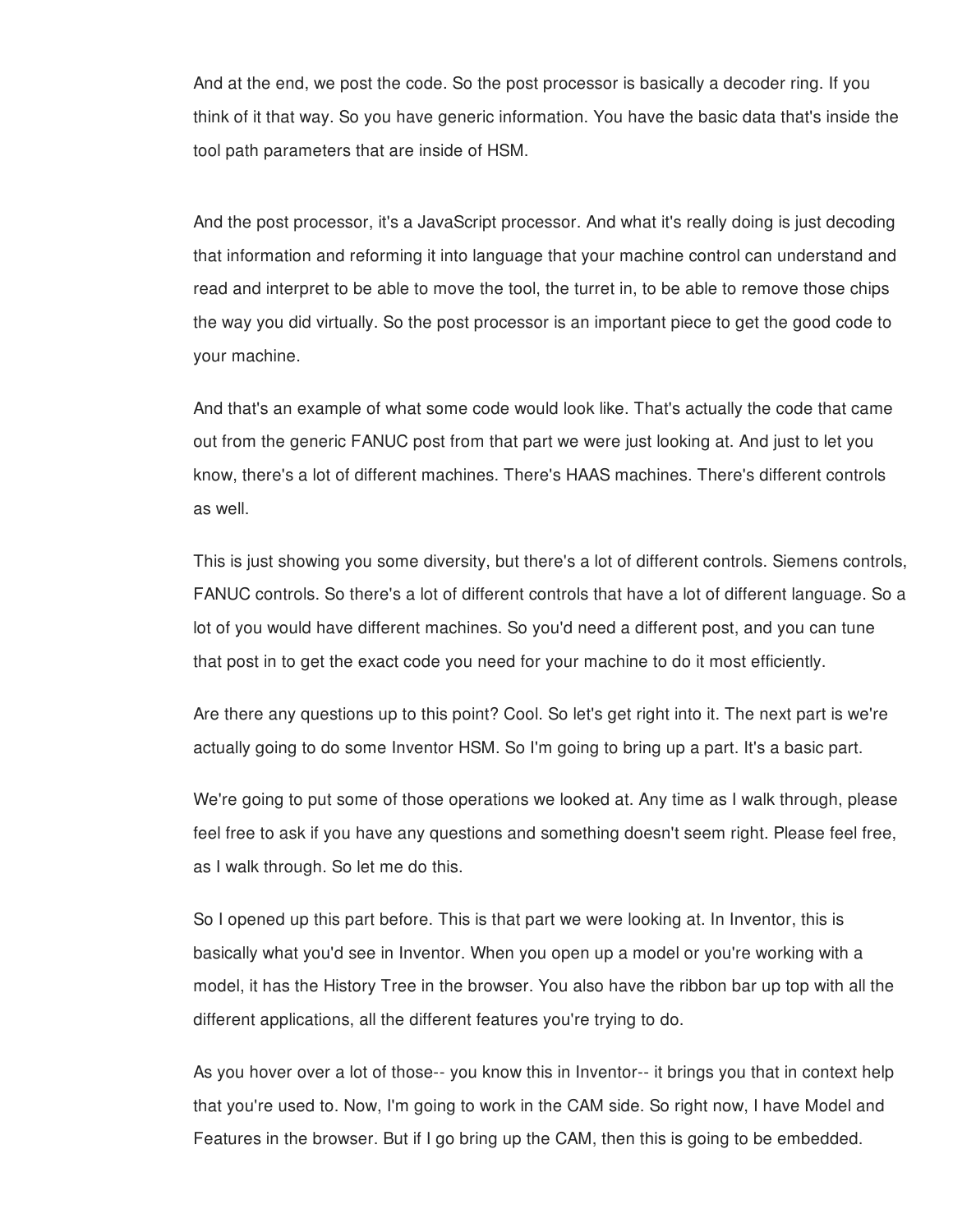It's actually, when you open it up and you install it, it's an add-in. But it's completely integrated inside of Inventor.

**AUDIENCE:** Which version are you running here?

**WAYNE** This one? This should be the latest released version.

## **GRIFFENBERG:**

**AUDIENCE:** But I mean, HSM, HSM Express?

**WAYNE GRIFFENBERG:** Ah, OK. This is HSM Pro. HSM Pro. Actually, no. You know what? I do have the multi-axis. So we're actually looking at the Pro version.

> So just like we do in mill, to be able to make the tool paths we do in mill, we also have that in turning. Now, you don't need the Pro to have turning. You can have the basic HSM, and you'll have mill and turning. There's no separate module for turning. You'll be able to do all those turning tool paths in the basic version.

- **AUDIENCE:** When did that happen?
- **WAYNE** For turning?
- **GRIFFENBERG:**
- **AUDIENCE:** Yeah.

**WAYNE GRIFFENBERG:** The beginning of the last version, probably one in the update of 2015 in April. I believe it was April.

**AUDIENCE:** Got you.

**WAYNE GRIFFENBERG:** So just like you saw in the model view, you can also hover over and you can see that there's the in context help completely integrated. So I'm going to click on Set Up. And when I do, you see the browser will change. And right inside the browser, I have all the parameters for the tool path that I'm working with.

> So here, automatically it recognized that I have a cylindrical part. And it determined whether I'm doing milling or turning. So it went into the turning or mill turn mode. If I hover over, you'll see it has that same in content help to help you.

> So I have the turning mode as I'm working through. It's also picking up the z-axis. If it wasn't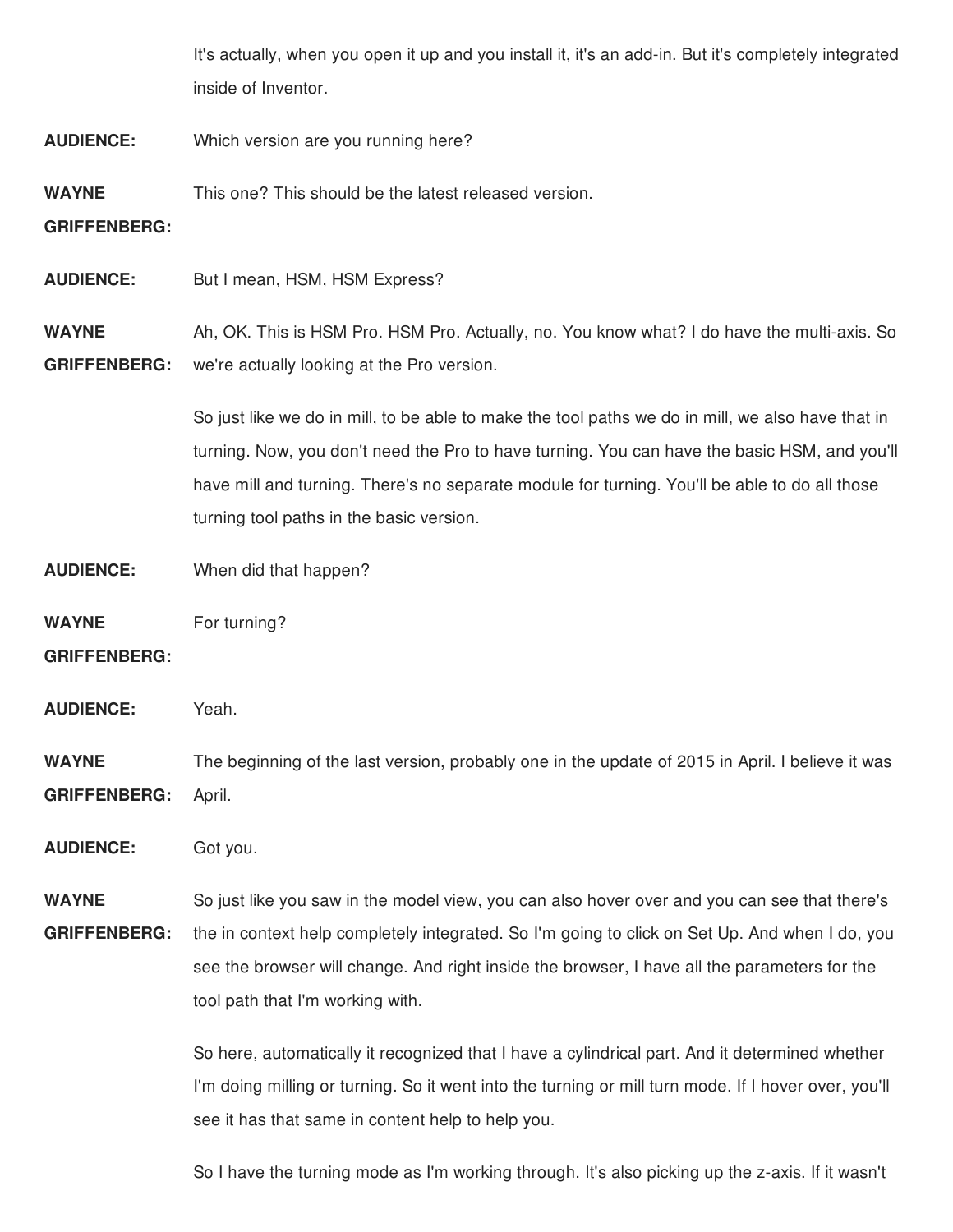the correct z-axis, I would just click down here and I would choose a feature on the part that's along that same z-axis. It'll put the z-axis in that position.

If I wanted the z-axis on the other side, I would just simply flip the z-axis. And now I'm working on the other side of the spindle. But I wouldn't really want to do that here because I won't be able to cut anything. So I'm going to flip that z this way.

If you notice it, if you look, it's going to have the x this direction and z this direction, which is going to be the same way it's set up in my machine. If I look here at model, if I have any features-- if you have any features when you're working on it. Maybe a hole through the side. Maybe you have these cut a little bit.

If you have any features that cross through the extent of the part, you can do this. You can select the model and you can say I want to do a Spun Profile. And what that'll do, it'll look at the extents all through the part. It will take that extents and spin it through and it'll use that for your profile.

And then your tool paths will use that outside profile. Any features you have inside, you can select those features directly and it'll machine those features. So it's a good thing to know that's in there. So you can select the model and do a Spun Profile.

The next tab over is my stock. So I can define the stock. It came in and it recognized automatically where the extents of the part is and it gave me a stock that size of the extent of the part. Does this in mill as well.

I can choose to do that. If I want to say I want this to be three inch diameter. Notice it gives me update right in the spring, right inside of Inventor. When I made that change, it showed me live right now what it's going to look like.

So I can change that back and I can make that 2.5. What I want to do is I don't really want to use a set size. My stock can come in bigger, smaller sometimes. What I like to do is I want to determine I want to be able to set my stock up to always be a tenth bigger than my part.

So I can go into here and I can say Relative Size Cylinder. And for my radio offset, I'm going to make that a tenth. It'll be a tenth bigger no matter how big the part gets. Front side offset. So if I look at this from the front, I do want to be able to do a face tool path because I want that front of the part, the front of the stock, to be nice and smooth.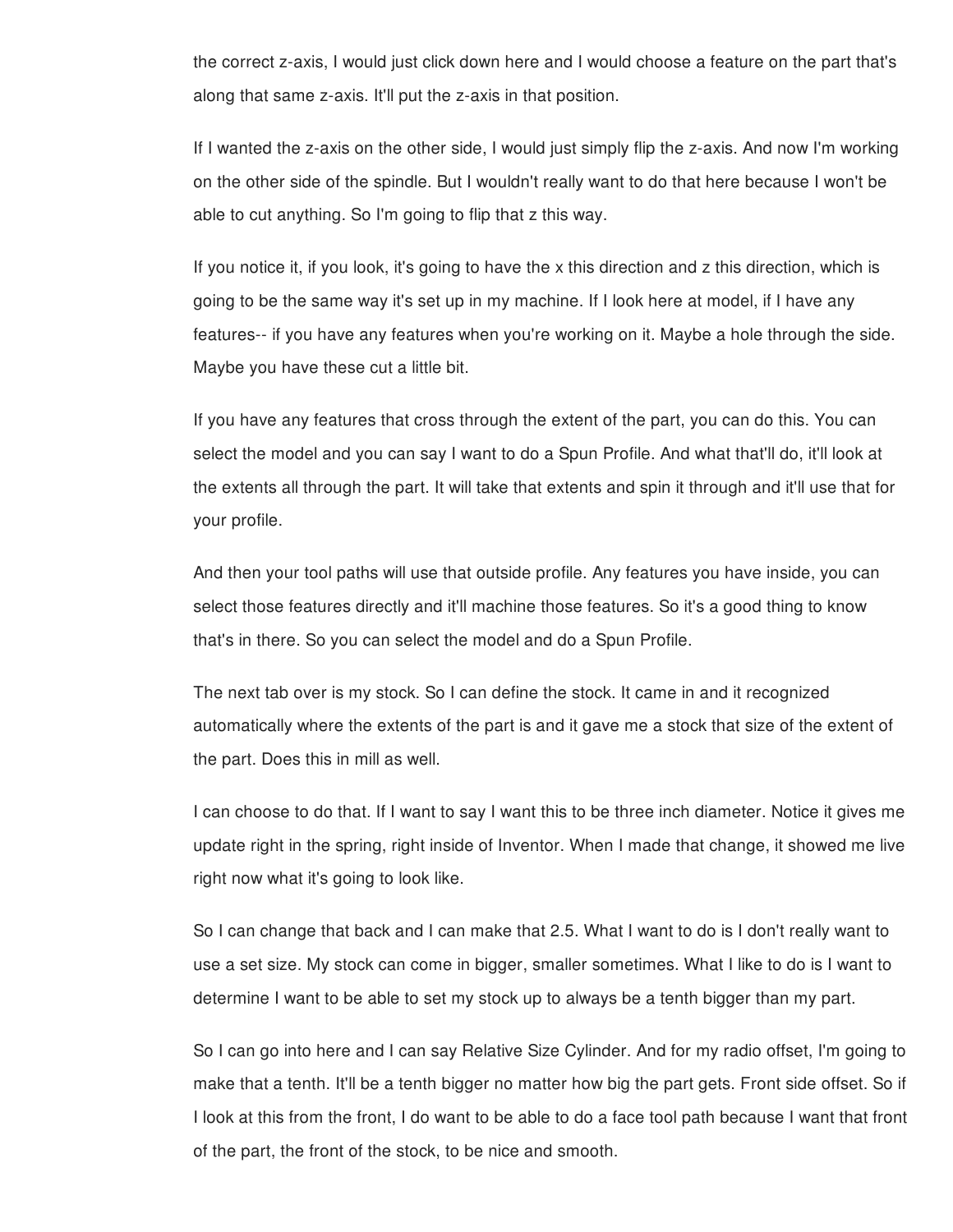So I'm going to put a tenth rate in the front of the part like that. And now on the back of it, as you saw the chuck, I'm going to have a chuck clamped on here. So I want to be able to part this off later because I need room to hold on to the chuck. So I'm going to add to the back side an inch.

So now I can hold on to the back side. I have at least an inch in there to play when I go to part off the part. And then the last tab over here, this is my post processing information if I want to give it a program number when I go to post it out. I can also give it a name, if I can spell. There we go.

And I'm all done with stock set up. If I hover over here, I can see my stock is all set up. Notice it's going to match what I have in the machine. Now I want to face this off.

So I'm going to go to my face tool path. So I go up to Face. It gives me that profile of the part. It's looking at the profile, the extent. It's looking at the difference between the profile of the part and where the stock extent is. So it knows how much material to remove from there.

One thing I love about our CAM, it's always the same. If you've seen this in mill, you'll have five tabs in the tool path. The same is in the turning. So you'll have the same five tool paths. You're going to work across. You're going to have the same work flow going from left to right. Your tool, your geometry.

Your heights are now radii, because your radii is from the center of the part out. You're also going to have your passes. The passes are the parameters that you can change as the tool is entering, or as it's cutting in the material. And then you have your linking, which is the moves that the tool path is going to take to get to the part and away from the part.

So it's always going to be the same interface no matter what tool path you're working with. So working from left to right. I got a tool. Go select my tool.

Right now, it opens up the library. And right now, it doesn't have any tools. But when you work in HSM, and if you open up a part later, it'll remember all those tools you worked with before. In this case, it's the first time I opened it.

When you're working with a library, it's a pretty good library. What the developers did is they found a lot of the standard tools out there with the inserts and holders. And they filled the library with some pretty good speeds and feeds to get you started. A lot of them are steel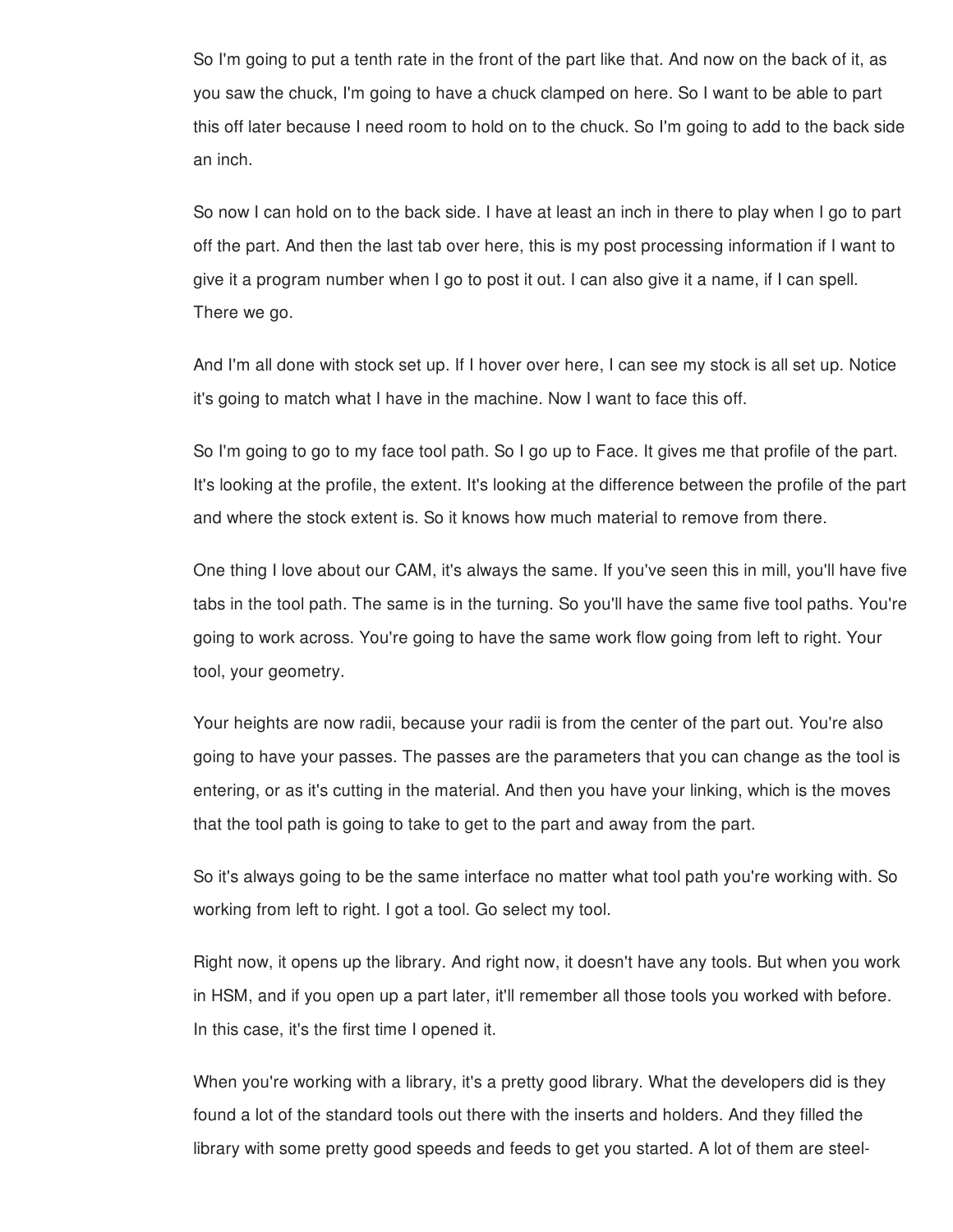based.

But you can go in here and change these. If you're doing aluminum, you can change the speeds and feeds for aluminum. So they did a good job of loading up the tool library.

So what I'd like to do is I'm going to find a tool that I'm going to use for facing this. So I'm going to go into Tool by Type. Going to scroll down close to the bottom. A lot of these are mill tools. But if I go down close to the bottom, I see now I have turning tools down here.

If I go into General Turning-- and some of these should start to look familiar from that code we looked at a little bit earlier. So some of these are predefined, but you can always go back in here and re-edit the tool if you need to. I'm going to grab a roughing tool, general turning tool right there.

Going to select it. It brings me it into the graphic environment so I can see it. It's hidden so I can see the insert behind, and where the insert's going to be, because that's the most important. That's where my cutter is.

So it gives me an idea of the size, where it's going to be in my design. It also pre put in the face tool path already. So I don't have to select a new geometry. It knows the extent of the stock. It knows where the front of the part is. And it put that tool path in automatically.

So I don't have to do anything else. I just say OK. And now I have this face tool path right there. It's going to remove the material from the face. And we can simulate that right here, right inside of Inventor.

So if I hover over this or I go up the Set Up, I go to Simulate. It brings the tool in. I can also show that with the stock material. Again, this is right inside the part, right inside of Inventor. Completely integrated.

I don't have to leave this environment. It doesn't have to copy this out as an STL or anything. It's right in that environment. And I can hit Play and I can go through and I can see that material being removed. If it clashed with the stock or if it clashed with the part itself, I'd see a little red tick down here and the tool would turn red.

That's the face tool path. I'm going to go in. I'm going to do the profile of this part. Let me go up to the side here. I'm going to zoom in a little bit. I want to do the profile of this part with a roughing tool.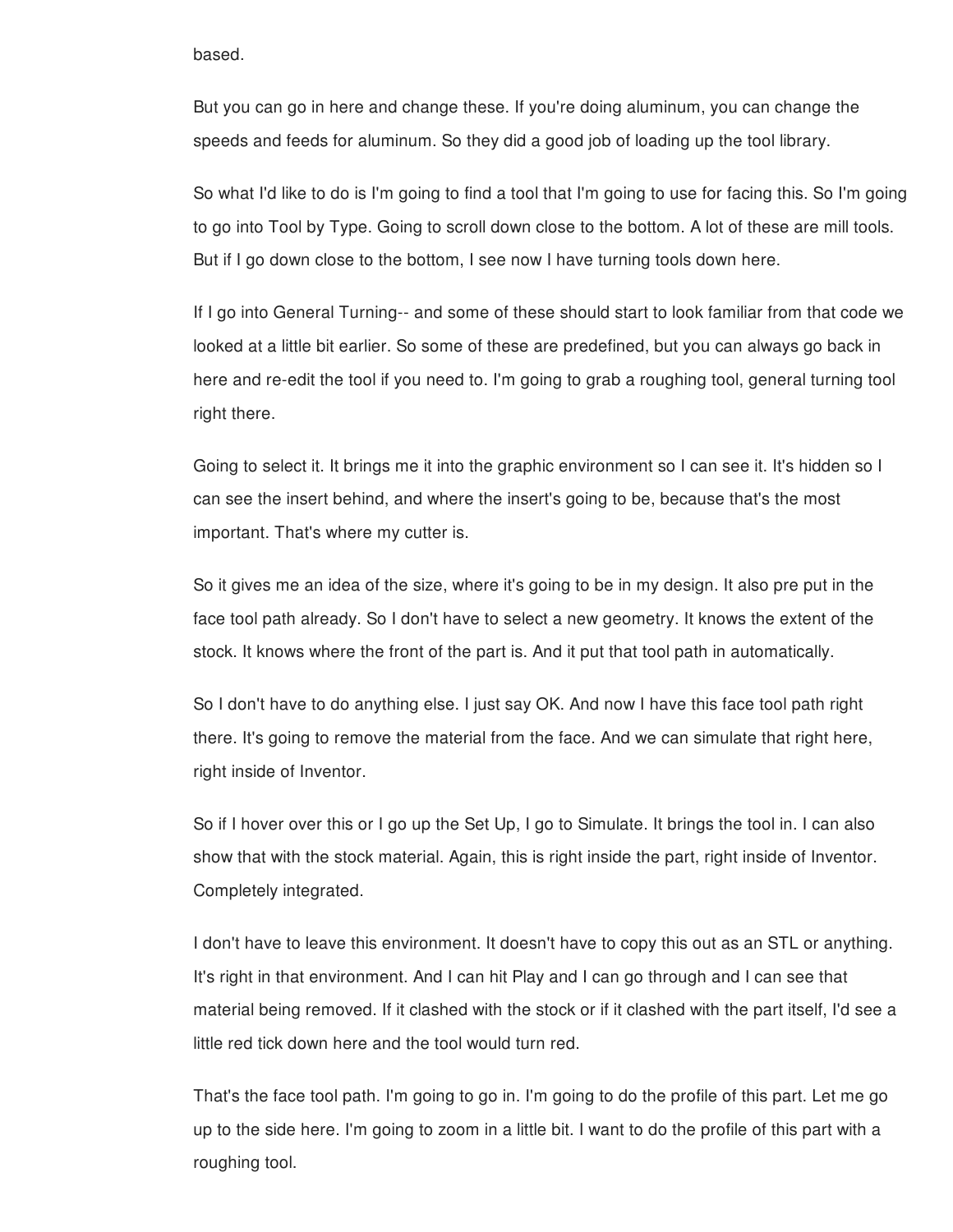I can use the same tool. So I go up the Profile. Again, if I hover over, it gives me that in context help to show me what that tool path is going to do. I can use the same tool. The same roughing tool will work.

So I'm going to go. I'm going to leave the tool alone. I'm going to go into my geometry. I don't really have to select any geometry because I did this spun part, plus it recognizes the extent of the part and the extent of where the stock is. So I don't have to select any geometry.

So I'm just going to say OK and leave everything else out of the box. And I get a tool path. Two clicks. There's a good tool path that we can run in the machine.

You can change any of these parameters. If I right click in there and I go to Profile and Edit. If I wanted those step downs to be finer, I would go to the Passes tab.

And I can change that maximum step down to be something like that. Say OK. It'll change, update real quick. Recalculates. And now I have a new step down into the part.

**AUDIENCE:** You can change the number of pins. For example, this one would have 10 heads in order to get [INAUDIBLE].

**WAYNE GRIFFENBERG:** Sure. Yep. You can change the passes. If you did a number of roughing passes and I go into here. And I say roughing overlap. I can do finishing passes, roughing passes.

> You're saying can I go by number and not by distance? Right now, we don't really have that in there to say I want this many passes, calculate it. Right now it's set up to say I want each step down to be this much.

> And by default, this is a roughing tool path. As soon as I put it in here, it's the first profile I did. So it turned on Stock to Leave. So right now it's leaving 500,000 is on there. If I want to change that, I can change that here. It'll change.

> Let's say I did change that and I want to leave on, let's say, I'm going to put, oh, 80. Oh, eight. So 800,000. And every single time I do a tool path in this material using that tool, I want that to always be. If I right click in the field, I can say Make Default. And every time I do a profile, it's going to leave 800,000 on there. Every time.

So let's leave 800,000. S we're going to say OK. So I'm able to go back in and change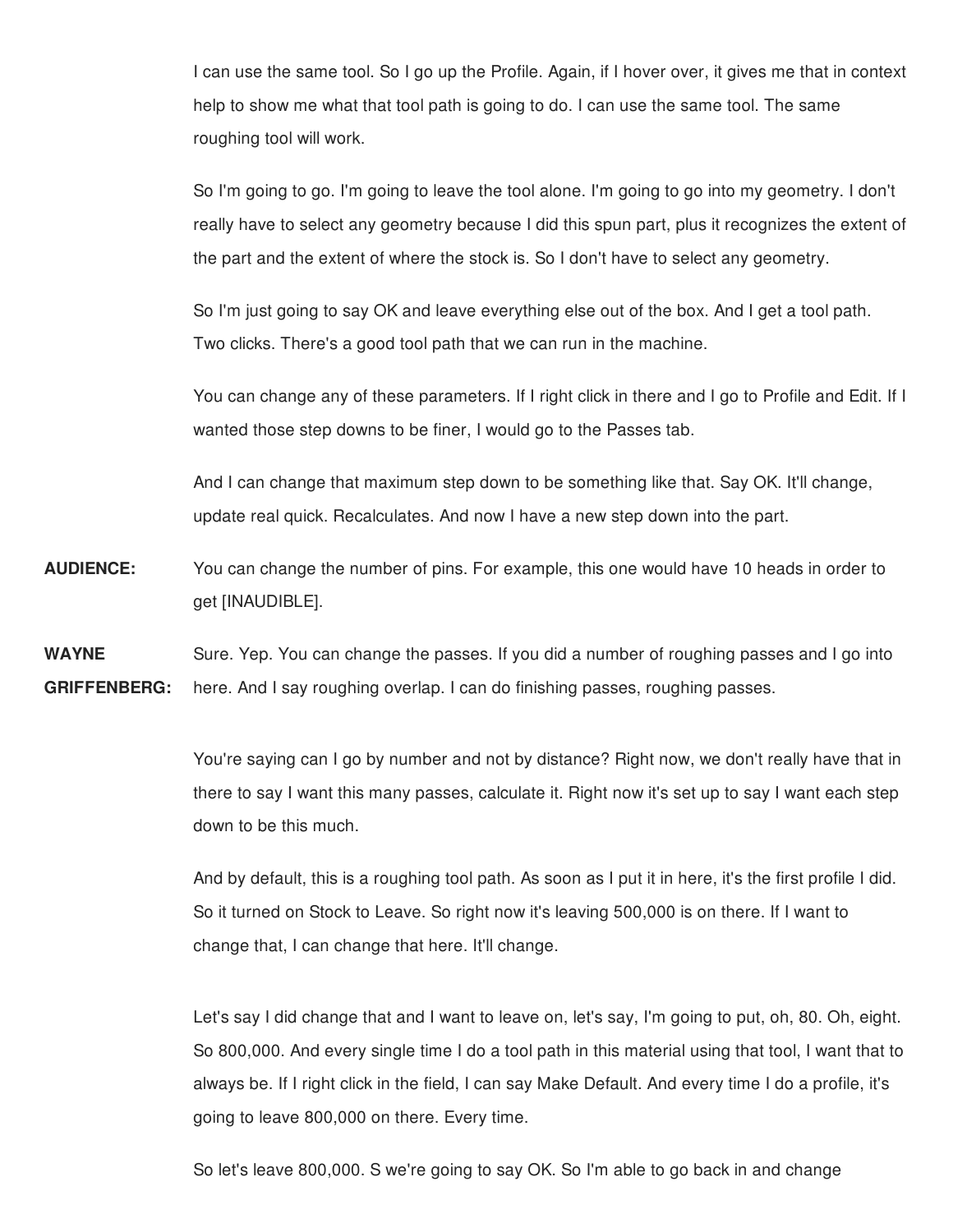parameters after I put the tool path on pretty easily.

I like the way that's set up. And what I'm going to do is I'm going to do a finishing tool path based on that. So I have a couple different ways I can do that. But right now what I want to do is I'm going to highlight this. I'm going to say this is my roughing pass.

So I'm going to highlight it and soft click with my left mouse button. And I'm going to call this rough. That's my rough pass. I'm going to go and right click, Copy, Paste it. And this is going to be my finishing pass.

I duplicated the same exact tool path. This one's going to be my finishing. So I'm going to say finishing. And let me be consistent. I'll just call it Finish.

Now, I want to change those parameters. So I right click. I'm going to go to Edit. Now, I don't want to finish with that same tool because I'll get the same profile. I'm going get those little edges and those little creases in there.

I'm going to use a sharper tool, a different angle tool to be able to get in and remove the chips more finely and be able to leave me with that nice profile. So I'm going to change the tool. Again, working from left to right.

Go to Tool. There's my library. I strongly suggest if you're working with HSM, create a library of your own tools that match what's on your turret. It's a great way to work because then you're changing that one tool. If you change the insert, you change it in your library, you're one to one.

Instead of always searching for a tool and then editing it. In this case, I have some tools. I have some libraries that match the machines I'm working on. So if I go into that library, I have some finishing tools that I worked with before.

I can bring that tool in. If I select it, it brings the tool in. It brings in those feeds and speeds, that information from that tool. And it brings it in. And I can change these on the fly if I need to.

If I'm getting a rough tool path on there and it's not doing what I expect, I'm going to go back in. I could change my speeds and feeds right here on the fly, post the code back out. Find I'm getting a better tool path, then I save those feeds and speeds back to the tool in the library.

But what I have here right now is only in this part. It's only in this tool path. So I brought that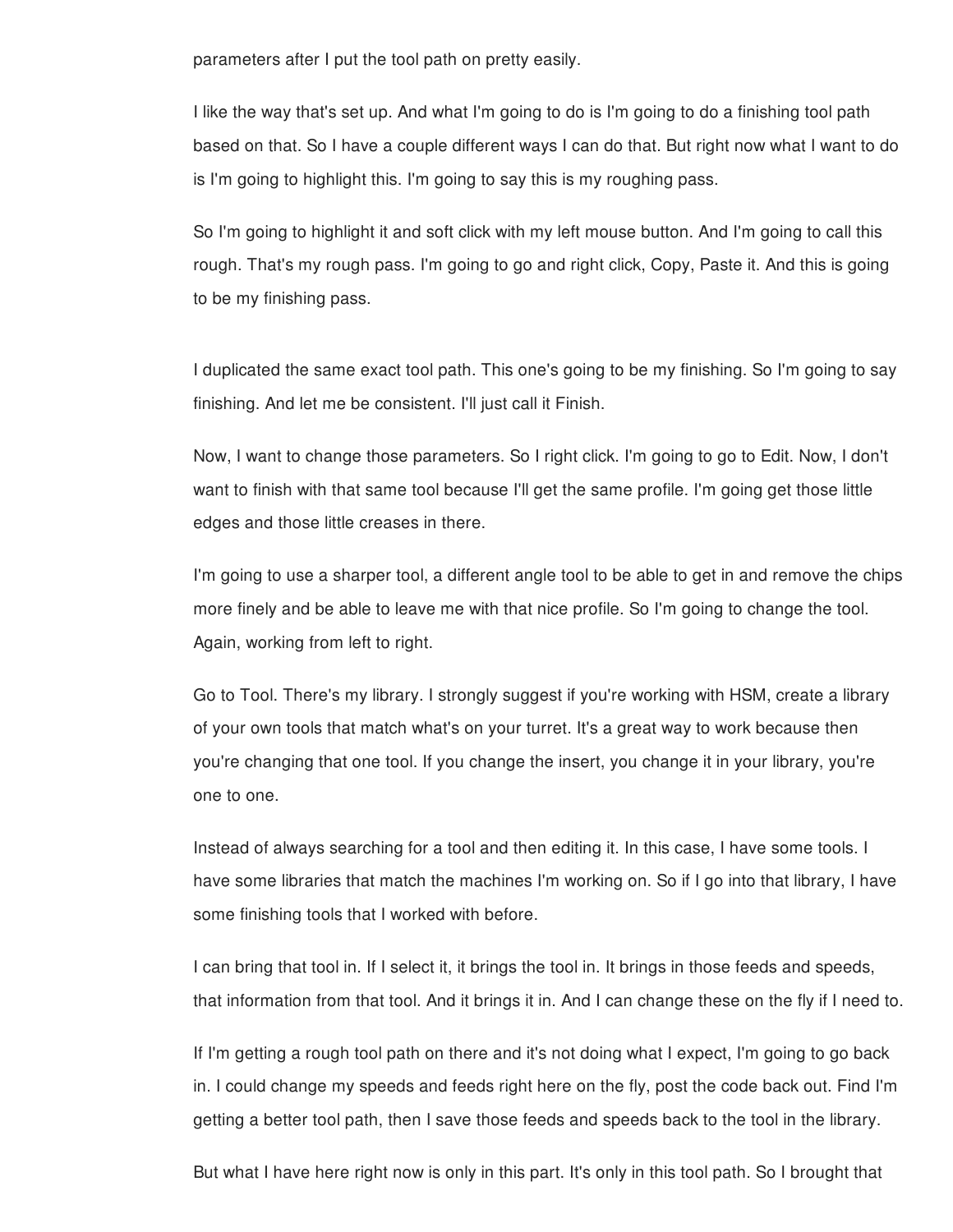tool in. Just to show you, I can go in here and easily right click if I want to make changes to that tool. I right click and I can change any of those aspects.

I can change the insert, the size, the angle. I can change the corner radius. I can change all that information. The holder itself, if I have a change to the holder. I can change that and save it right back in.

Feeds and speeds. The set up. The orientation of the tool. This, you can just right click, go in here, and edit any of that. Save it back to your library and you're good to go forward.

So I'm going to select that tool. I want to change some parameters. I want to go in. I don't want to leave any stock because I copied this from the rough. So I'm going to turn off Stock to Leave and I'm going to turn off Roughing Passes.

I want one nice smooth pass. Now, here we could change the number of step overs in the finishing. So if we're going to do finishing, we can change that. We're not doing roughing passes. Now we can change our number of step overs.

So I'm going to leave one step over for now. Say OK. I get a nice finishing tool path on there. It's going to follow that curve. So let's take a look at what this tool path looks like now.

I'm going to go to Set Up, Simulate. I'm going to walk through. Simulating, it's going to do the facing. It's doing the roughing now. I have a lot of passes in there, so I can speed this up a little bit. You could also make it go backwards, too.

If you see where it was hitting somewhere close, you can back it up and you can make it go back through. And look, it put material back on, just like it did in mill. It's one of those neat additive subtractive things.

And as it's running, let me show you in the simulation, if I click Info. The Info button's showing where the tool is, where the tool tip is at the time it's running in the simulation. I'm also getting feedback as far as what's the spindle speed, what's my feed rate at the moment.

I can slow that down and take a look at what's going on in that feed rate. It's also giving an overall time for each operation. It's giving me this information feedback, the volume, the cubic inches it's removing from the material.

**AUDIENCE:** Is that new in 2016, that Info tab? Or has that been there in 2015?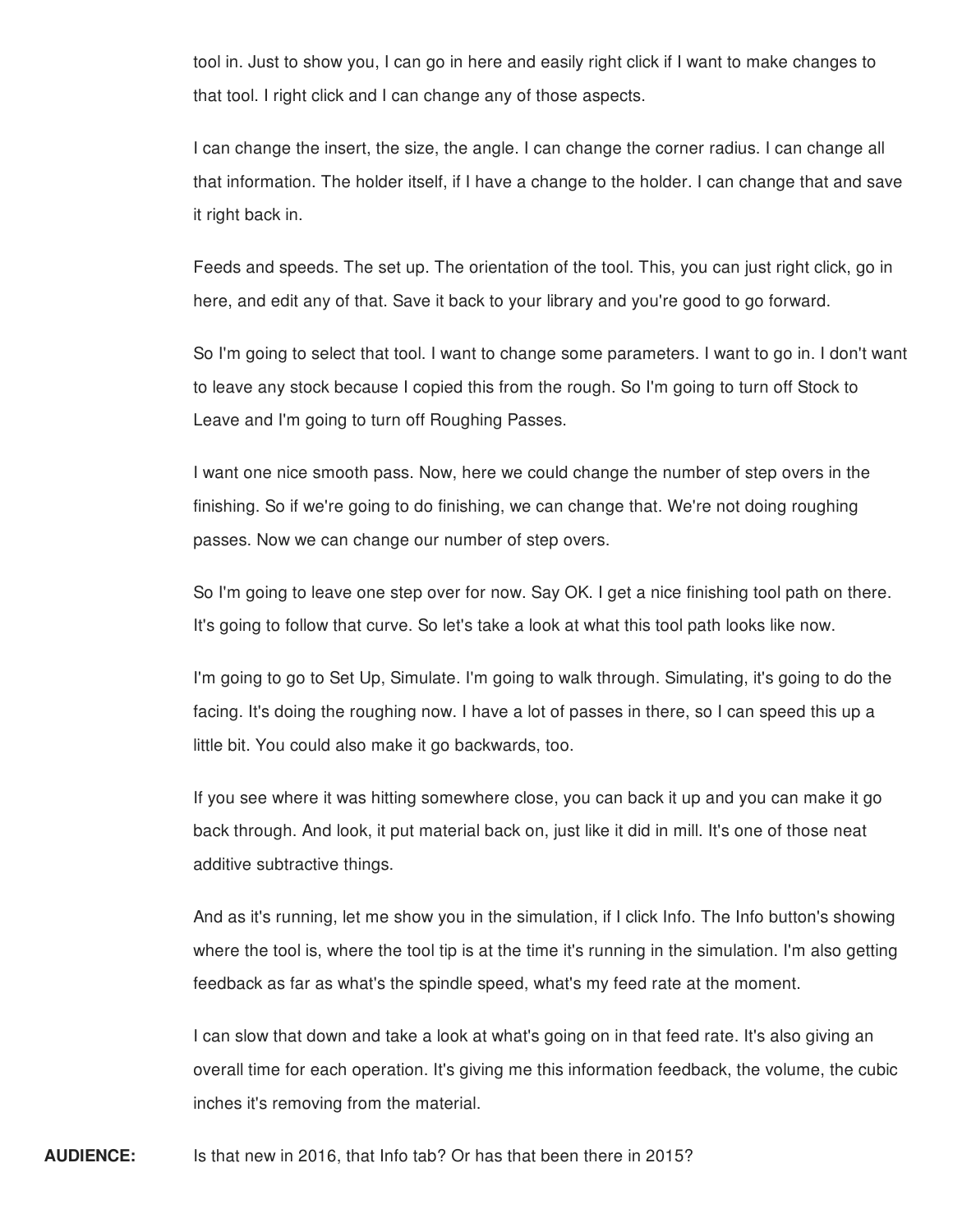**WAYNE GRIFFENBERG:** As far as I know, it's been there. But I'm not too sure if it was or not. I remember it, but I'm just trying to remember how far back I remember seeing it.

**AUDIENCE:** It's really useful.

**WAYNE GRIFFENBERG:** Yeah. I think it's going to be really helpful, especially if you're trying to quote and you're trying to find out how long it's going to take. Or the material, you're trying to find out the best material to use. It's a really good, helpful tool to be able to walk through.

> So I'm going to get out of here. I'm going to close. Again, completely integrated in Inventor. So I'm going to go and I'm going to drill this hole through. And I'm going to profile.

I'm going to use a boring bar to bore this out in the next couple steps. So I'm want to go into Drilling. So if I go to Drill. Again, it changed a little bit here only because drilling cycles are generally just a cycle. They don't need the linking parameters or passes because you're defining all that in your cycle.

So it's going to do the GE83 cycle. It's going to go through the drilling cycle. And when it's done, then it picks up the next operation. So here, I'm going to pick a tool.

I'm not sure. If I go over here, I'm in Drill. And I'm not sure what that hole is anymore, as I've been talking. If I hover over that hole, it gives me feedback right on the screen and shows me, oh, it's a three quarter inch hole.

So I'm going to go over here. I'm going to choose the tool. I have a three quarter inch tool I was working with on my HAAS before. So I'm going to use that three quarter inch drill.

So the geometry I'm going to select would just be that hole phase. Now, the hole itself, all I have to do is just select the cylinder of the hole. The hole, the top of the hole is already into my part. And the bottom of the hole is already out of my part.

What I want to do is I want to define. I want that drill the start up here because there's still stock material there. So in the next tab is my Heights. So in the Heights tab-- and it's looking- so what I can do is I can change where the bottom height and top height are.

So it's giving me the clearance. This is where I'm cleared to move to another place on the part. My retract height is where it's clear from that tool path. So I want the height to be at this face.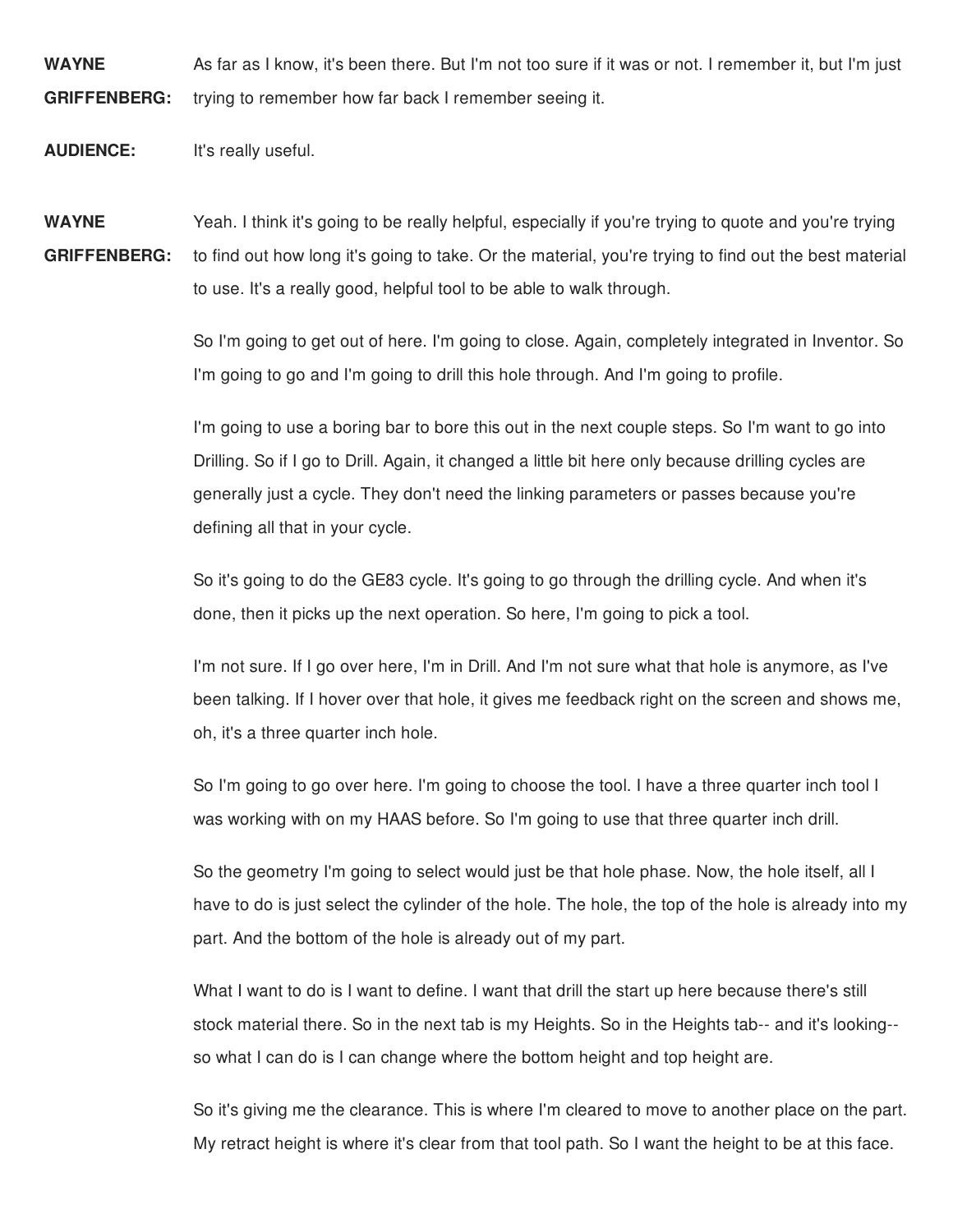So if I go to the top height, I'm going to go to Selection. I can choose the stock top. I can choose the model top. But I'm going to go to Selection, just to show you can do this. And I'm going to select an edge on the front of the part. Let's say that edge.

I can also select the front-- oh, maybe it'll let me select it. Did I do something silly there? Oh, I select the edge. You could select the face. You could select the edge.

And it put the top. You see that light blue right there is the top. That's where the hole is going to start. And I want the hole to end down here. So I'm going to choose the bottom height. I'm going to go to Selection and I'm going to pack this face-- and why did it do that?

Did I select something wrong? It's only when I'm here showing people. Let me try that again. Bottom reference. Right there. Usually it's easier than that, guys.

OK. I guess I selected something wrong. But you could always go back in real quick and select it. You could also put in a value there, too. If I want that drill to come all the way through and I want to make sure the drill tip is there, so about left with that little concave chamber at the end, I can add.

I'm going to say because I'm going from top down, I'm going to say negative 0.25. It'll stretch the bottom down that far. So now I have the drill going through a quarter inch further. My cycles. You have the same cycles that you'd find.

You can do chip breaking, breakthrough. You can do boring cycles if you wanted to. I'm going to leave it as standard drilling and say OK. I have a drill path. And then what I want to do is I want to use a boring bar to bore this face out.

So I'm going to go into My Profile. My Profile sees a tool like that. How am I going to get a tool like that inside of there? Well, the first thing I'm going to do is I'm going to go here. Instead of doing Outside Profiling, I'm going to do Inside Profiling.

You set this at the Tool page. Inside Profile is now going to change and it's going to look at features on the inside of the part. So now if I go to change my tool, I'm going to change the tool to be an inside boring bar. If I go to my lathe inch, and I'm going to go and choose this turning boring bar.

You see it sideways. If I bring this up, I'm going to select that boring bar. It gives me the view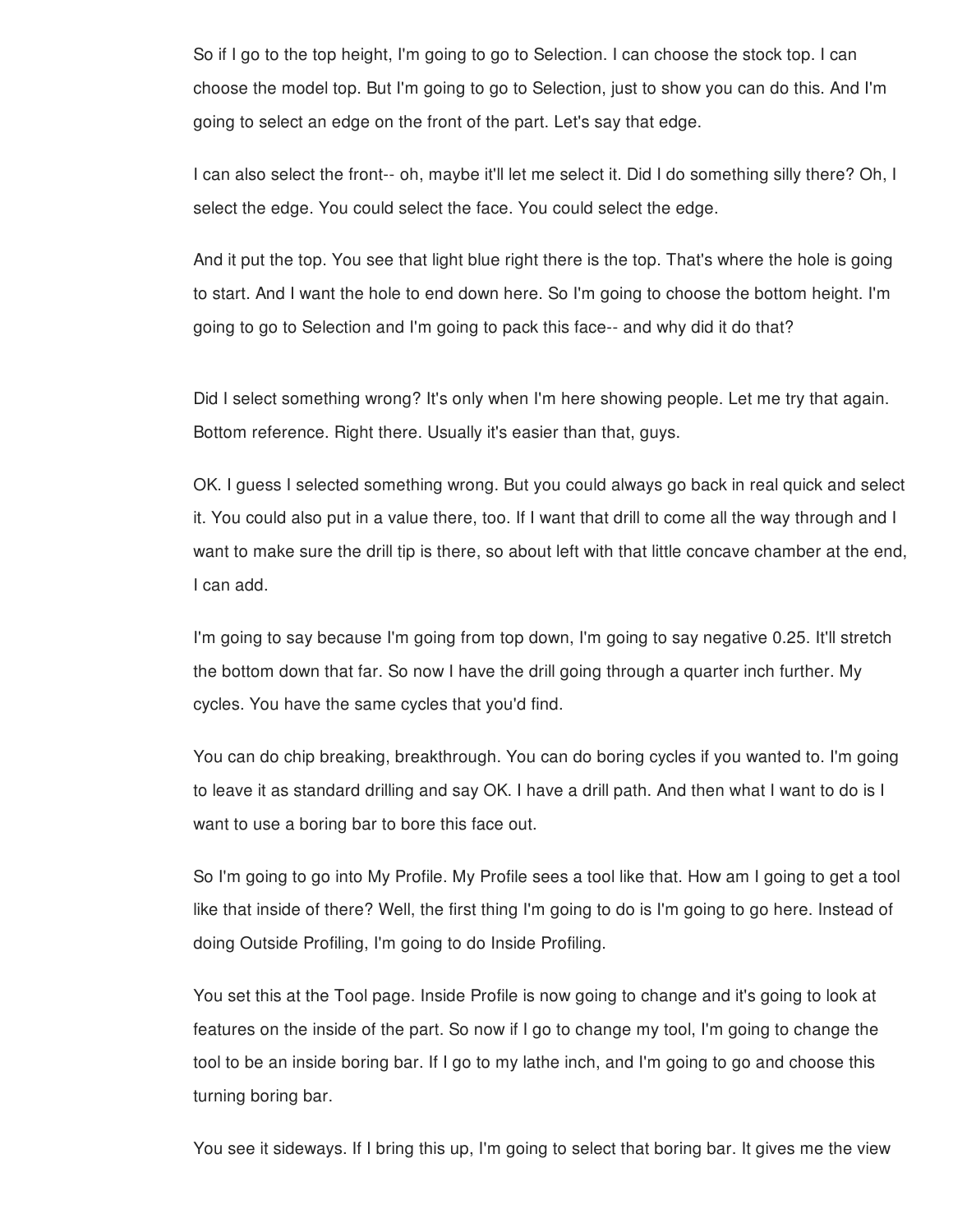of what the insert would look like in the head of the boring bar. If I want to look at this, I'm going to Edit real quick. I just want to show you.

When that's set up, I set it up as 90 degrees because it's sitting in my turret in the block at 90 degrees with the insert up. So this is where I would set that up in the tool library at 90 degrees. So a lot of people ask that question, is I don't know how to get the tool to be in the inside of the part, or how do I get it to face the right way.

And they change it in the tool path. But you want to do it at the tool itself. And you do it right in that parameter. So there's my boring bar.

I'm going to select that. Here's an important part, and it's a tricky part. Well, this isn't it. I'll jump into here real quick. Let's do that. Let's talk about the tricky part.

If you've seen HSM for mill, HSM for mill has your heights and has the heights from the top of the part out. In turning, your heights are coming from the center line and working its way out in radii. So the center line is what we would call the bottom of the part in mill.

So when we're working from the bottom up, it's a good idea to work from the bottom up. Start with your clearance, because your clearance is going to be the inside most of the part. You don't want the tip of the tool to go down past the radius because now we're doing part of the diameter. We want that to always stay above the radius.

So my clearance, as you can see, is at zero inches. That's right on the center line. So I want to change that. So I'm just going to go into my clearance right now. I'm going to leave it where it is at the stock ID.

I'm going to make it a quarter inch. Ah, let's make it an eighth. Because I want to make sure I don't touch. That's actually where the tip of the tool is allowed to go in relationship with the center of the part. So the tip of the tool, I don't want it to go past the center of the radius. I want it to stay above.

So I'm going to give it some distance above. And it makes sense. Your part, make sure it's at a place that your tool can actually retract to without hitting the back of the part. So working from the bottom up.

My inner radius-- I know it's a little confusing-- but my inner radius, I'm going to select that. That's actually going to be where I want this thing to start. That inner radius, if I go to Inner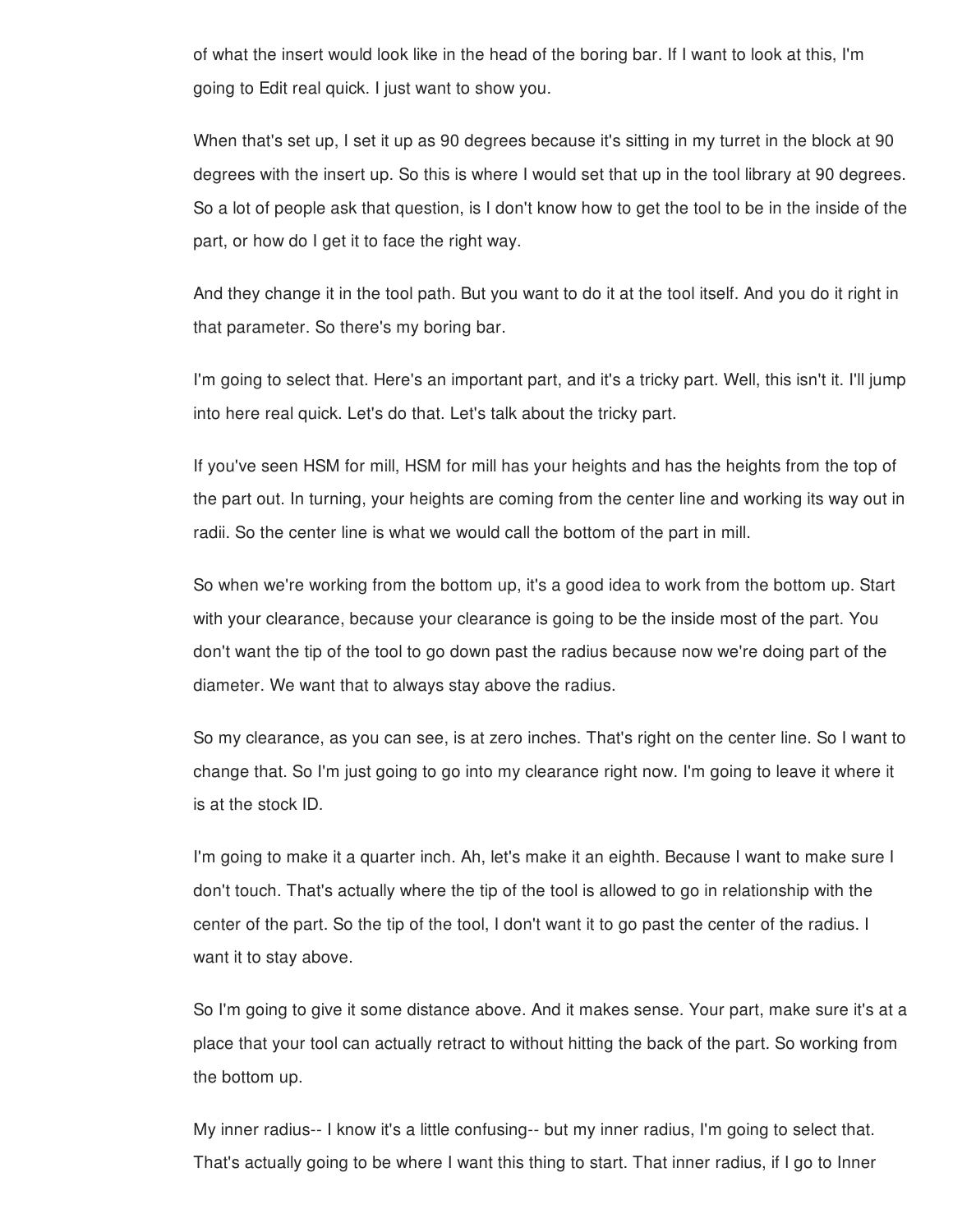Radius Reference, I'm going to select that drill hole. That's where I want the tool to go and start and work its way.

My outer radius, if I go up to my outer radius, my stock ID, outer radius is going to be-- I'm going to select that outer radius there. I don't know why I did that. But going to select that outer radius there.

So my clearance is the innermost where my tool can go inside the part. My bottom, if you will, my inner radius, is the place where I want that tool to start into the material. And then my outer radius is where I want the tool to end in the material. If I set that outer radius all the way above the part, it would try to look above the part to continue.

Now I'm going to jump back a tab because I went into Geometry. And there's no geometry to select, specific geometry. What we have is Confinement. We're going to tell it how far into the part do you want that tool path to go.

I want to confine it from this face to that face. Because I don't want it to bore inside the drilled hole already. You can, if you have a long enough boring bar. You can dot hat. No problem.

But in this case, I don't want it to go past that. And I don't want a backside stock offset. I should have showed you that earlier, but that's OK. We'll go back. But a backside stock offset simply means it's going to leave room behind the part here. And I don't want that to happen here.

But it'll leave room for you to be able to part it off or be able to work in the back of the part. But here, I don't want any of that. So I'm going to turn that off. And I think I'm good. If I go into my passes, I can go in here and I can set how many roughing passes, how many finishing passes if I want to leave stock.

In this case, I do because I'll come back and finish it later. Just going to say OK. And I get this internal profile using my boring bar. So that's the important part to remember when you're working with internal tooling or you're working with an internal profile, work from the inside out using the radii.

It's a little tricky, but it's the way we work with it in HSM. So I can come back here and I can get a nice sharper tool. I can copy this down and make that a nice tool.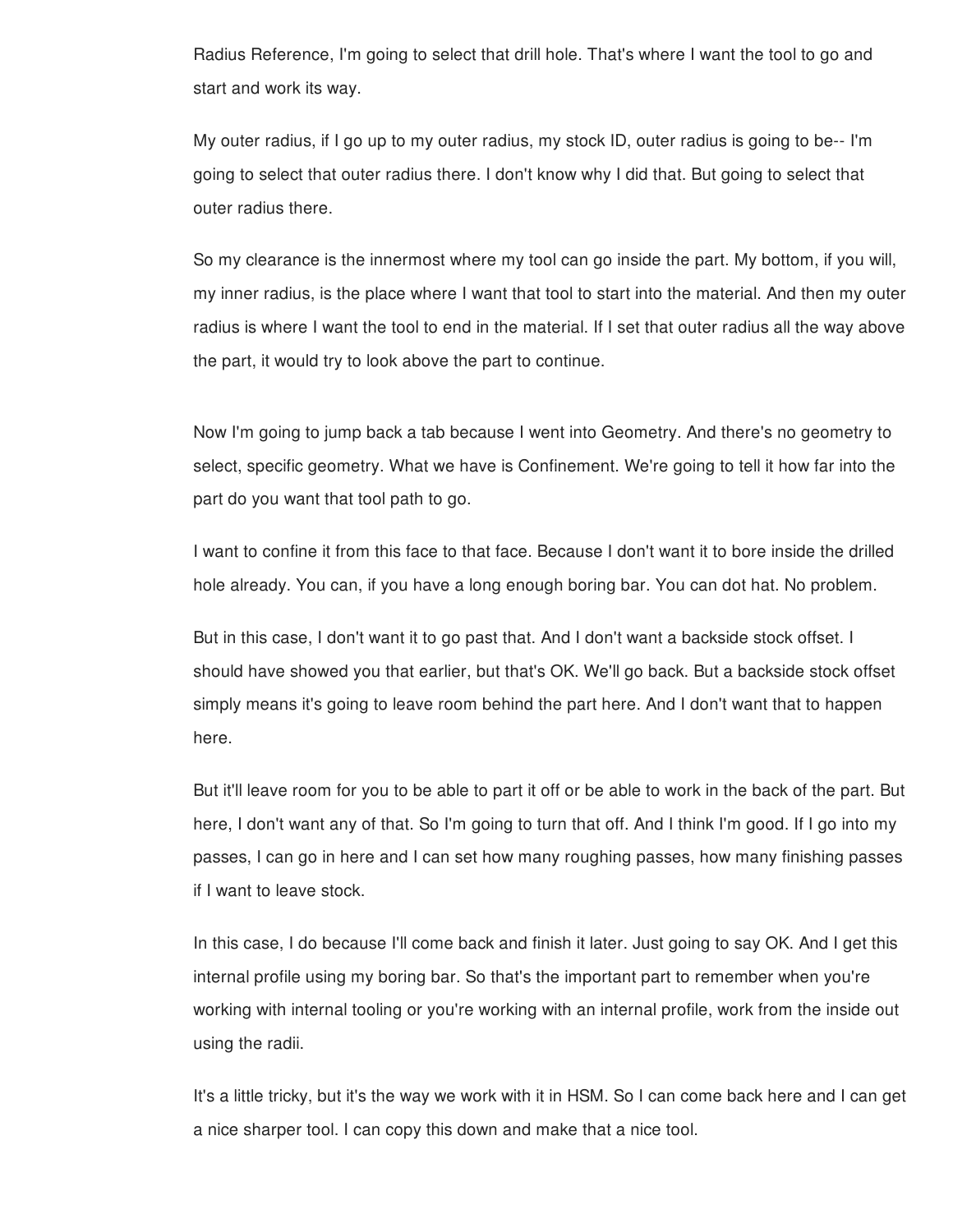I'm going to leave it the way it is. I realize I forgot to do any grooving in here. So I want to groove that. So if we do this, I go look at the set up real quick and I simulate it, we'll see what we did so far. I was excited to do the internal stuff. I forgot to groove the outside.

So we'll go back and do that. Could speed this up a little bit. And you could also do this. You can also jump to the next tool path. See the little button right there? I could jump to the next one.

There's my finishing. I can jump to the next one. There's my drilling. And I can jump to the next one. And there, it's doing that internal profile right there with the boring bar. So far, you guys have any questions? Yeah?

**AUDIENCE:** I notice you're orbiting the model while you're simulating. I see you doing a 3D mouse up there. Can you do that with a normal mouse, too?

**WAYNE** You can. Yep. You can do that.

## **GRIFFENBERG:**

**AUDIENCE:** Orbit while you're simulating?

**WAYNE** Sure. Sure, absolutely.

#### **GRIFFENBERG:**

- **AUDIENCE:** Does the mill simulation do that, too?
- **WAYNE** Yep.

## **GRIFFENBERG:**

**AUDIENCE:** I notice it paused or something while I orbit while simulating.

**WAYNE** That's interesting. It may be a graphics card.

## **GRIFFENBERG:**

**AUDIENCE:** [INAUDIBLE] when you're rotating the model.

**AUDIENCE:** Yeah. I like being able to orbit the model while [INAUDIBLE].

**WAYNE GRIFFENBERG:** True. Yeah. If I bring this back to the beginning and I go to Simulate, if I hold the Shift button, this is what you would do normally in Inventor. If I hold the Shift button and the middle mouse button. Now it's going to shift a little bit only because it's waiting for my mouse to get done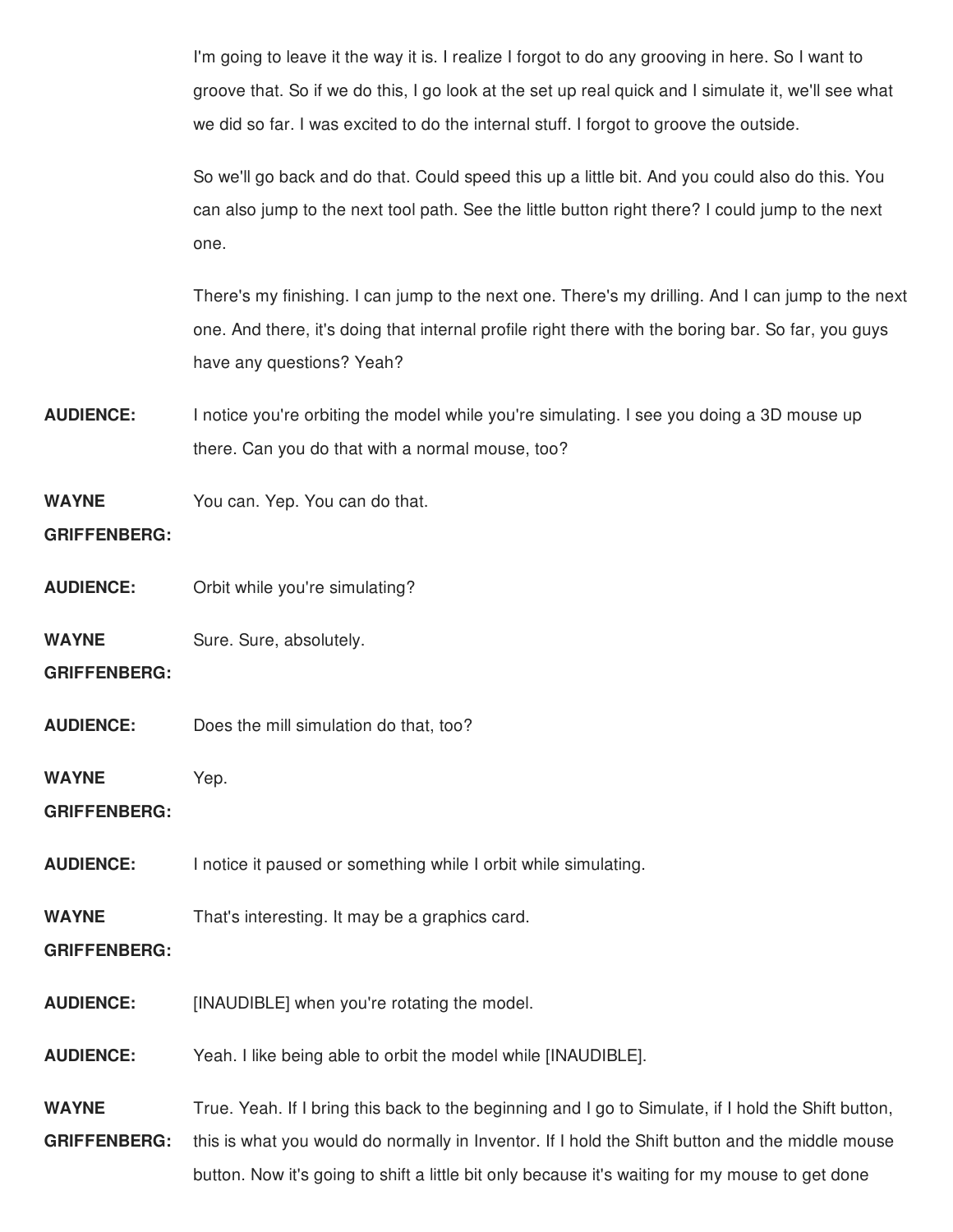|                                     | moving, you see?                                                                                   |
|-------------------------------------|----------------------------------------------------------------------------------------------------|
| <b>AUDIENCE:</b>                    | OK.                                                                                                |
| <b>WAYNE</b><br><b>GRIFFENBERG:</b> | Because I'm holding Shift.                                                                         |
| <b>AUDIENCE:</b>                    | With the 3D mouse, did it pause or did it catch it?                                                |
| <b>WAYNE</b><br><b>GRIFFENBERG:</b> | Ah, see here? It can do this. It's not pausing.                                                    |
| <b>AUDIENCE:</b>                    | So how do I get that with a regular mouse?                                                         |
| <b>WAYNE</b><br><b>GRIFFENBERG:</b> | I had the same exact problem, so I don't know. I don't know.                                       |
| <b>AUDIENCE:</b>                    | Why [INAUDIBLE]? rotation [INAUDIBLE].                                                             |
| <b>WAYNE</b><br><b>GRIFFENBERG:</b> | Yeah. So if I hold Shift and I rotate it, you see it does pause.                                   |
| <b>AUDIENCE:</b>                    | Right. Yeah.                                                                                       |
| <b>WAYNE</b>                        | I'm Not sure how to get it to go fluidly that way. But I can look into that. I'll give you my card |

GRIFFENBERG: later. Send me an email, and if I find an answer, I'll give it out to you.

Yeah. It'll go smoothly with the 3D mouse, though. I could jump to the end here. And that's what it's going to look like when it's done. I close that out.

I'm going to do grooving, because I jumped ahead. But I'm going to go put some grooves in here. So if I want to go the Groove tool path here. Add some grooves. I'm going to go to my tool.

Again, it's always the same workflow. Working from left to right, the same tabs. The same steps. It's always the same. It's easy to find where your tool paths or where your parameters are. Easy to work with.

So I'm going to do some grooving. So I can scroll down. I can do by type and I can find the grooving tool. Scroll down here and I can go down to grooving. I'll pick this grooving tool right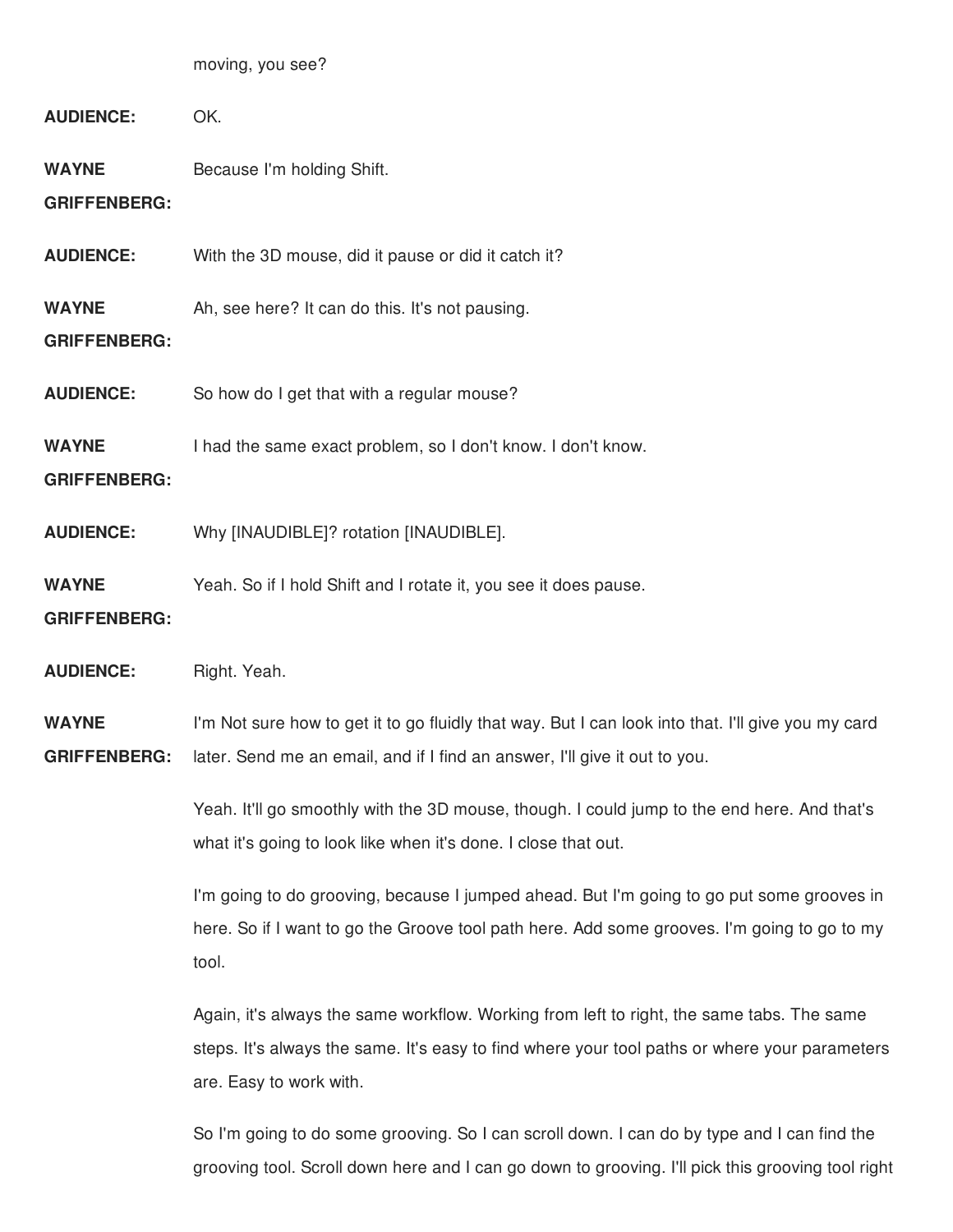here. The second one looks pretty good.

I can bring that in. It brings in the feeds and speeds with it. It gives me that graphical view of what it's going to look like along with the part. It does bring it right to the zero there.

And what am I going to groove? Again, the confinement. So if I go to the Confinement, this is saying where do you want to-- it's going to try to groove everywhere that tool can go. It's looking at the part. It's looking what's left on stock. And it's going to try to put that grooving tool wherever it can go.

So what I want to do is I want to try to limit wherever it can go. You don't have to. But I want to limit between here and here. So if I go into Confinement, I'm going to select that face and that face. And it's going to confine it in between those faces.

I could choose the front. I can choose anywhere on the part. I can choose edges, too, and it'll work. So I want to confine that grooving tool path right there. My radii, if I want to add some clearance to it, I can. For passes, I can tell it whether I want to peck or not peck. In grooving, that's important so you don't overload the tool.

You have most of that surface area. You have the tool. You don't want to have the back edge hit the tool. So you can peck as you're moving down. So you can do that.

You can also do a full step down or not. You can also do sideways, where it can almost profile as a groove down. So you have those options that you can work with as you're grooving. So I'm going to leave them like that out of the box. I'm going to leave pecking on.

Roughing passes. We can leave those on, too. I'm going to say OK. And I get a groove tool path. So it's looking at what was left from stock and what's left in the profile, and it's going to groove all that out.

We can simulate that real quick. I could see I'm hitting on the back of the tool there. So I might want to go in and change my pecking parameter there. See it's not lifting all the way out, and it's hitting?

But this is a good thing, because it's showing me that. You see these little dings down here? It's showing me places I want to take a look at. You don't want that to go, because you're hitting. You're actually tapping into the side of the part.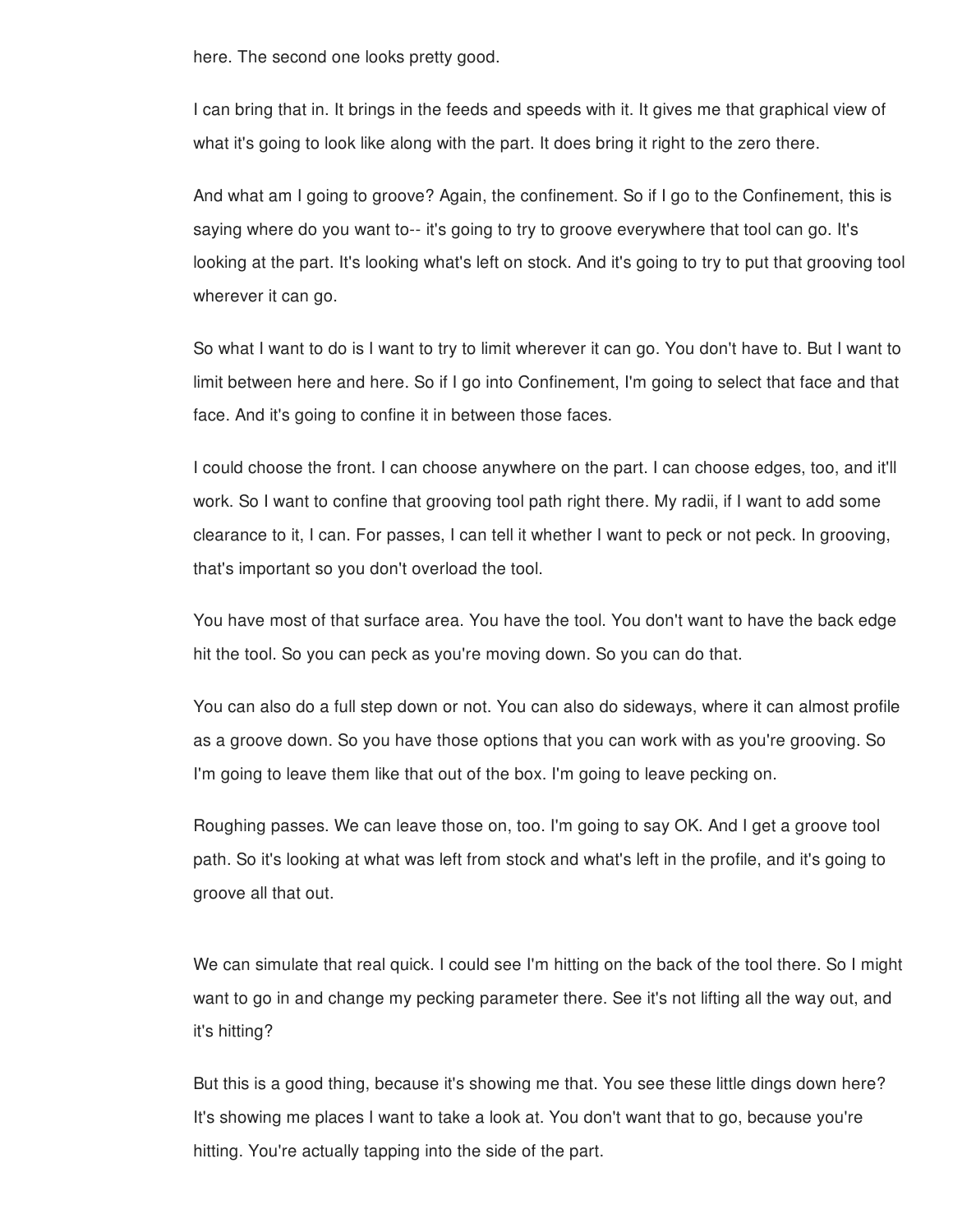And it's telling me I want to go back in here and I want to change that peck. I want to change the way it's doing that. So I'm going to close this out, go back into the Groove, go into my Peck here. I'm going to actually change my retract, Pecking Retract. I'm going to make that an eighth of an inch.

Now I'm going to be able to retract all the way out of the part and it shouldn't hit. So that's grooving. And now I want to part this off. I want to do a parting tool path.

So I'm want to go up to Part. It automatically recognized I had a grooving tool, and it said do you want to use that grooving tool. It brought it in automatically. It actually recognized the last tool I used. It does the same thing in mill.

So it recognized the last tool I used. I can go in. Again, the same work flow. Going to go to Tool. I'm going to go choose another grooving tool or I'm going to go into my HAAS. I'm going to use a tool that I have already used in the past for parting it off.

Select that tool. That's a good parting tool. I don't have to choose anything else. It already knows the geometry. It already knows where I want to part it off. It knows the extent of the back of the part. I don't have to choose that. I don't have to select it.

So we've got a pretty good part. We did a couple simulations there. What we're really looking for and why we're doing a lot of this is we're trying to get that good code to the machine. And we can take a look at that. I want to walk through real quick a setup sheet just to show you.

So if I highlight Setup One and I go to Setup Sheet, it's asking me where I want to save it. I'm going to say Open. And it gives me this HTML. It's a setup sheet. It gives me a graphic view of what I had on the screen.

It's showing me where my WCS is, position on the machine or on the part, where that zero is. And as I walk through, it's going to show me more information as far as all the tools being used. Now, in the mill side, right now you can see a mill tool.

They're working on this on the next update. Right now, we don't see turning tools in the setup sheet. But they're working on this, and we should see an update soon where they're going to have the turning tools in here as well. OK

So it's giving me all the tools were being used. The maximum feed rate. The maximum spindle speed throughout the entire program. As I walk through each operation, it gives me the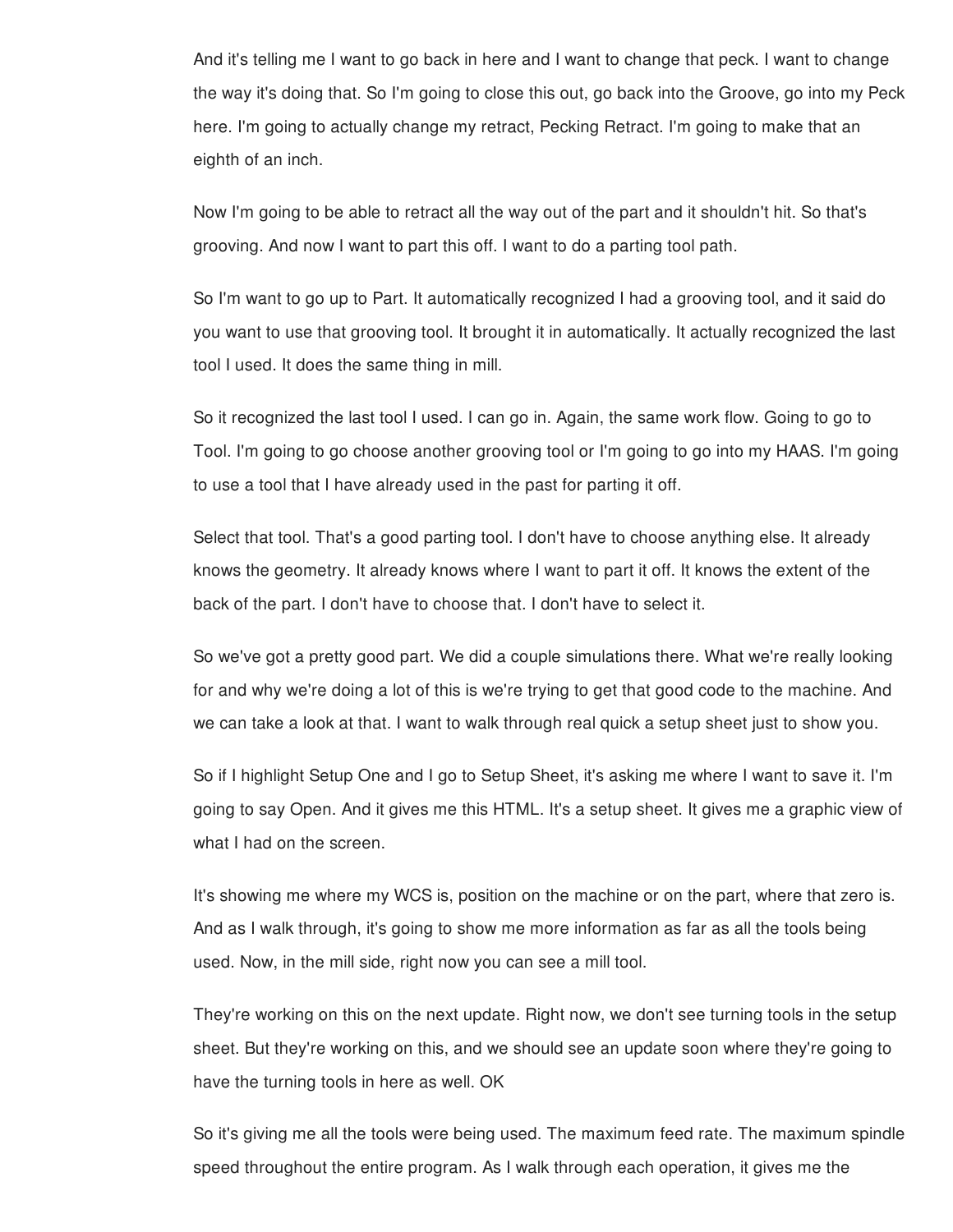distance. The way it's set up, you have other information as far as the total estimated time for each operation.

So it's a pretty good setup sheet to be able to have on the floor to know which tools go in the turret and which tools are going to be used and what's the total time for each tool. It's a pretty good setup sheet out of the box.

So let's get some code. Let's post some code. So I'm going to go into Post Process. This is our interface for the post process. I have a post up here.

Our post, I think there were about 100 posts that come with HSM. And these are all generic posts. We have seven guys now, I think, on the post team-- I think there is-- who work with the post to get good feeds and speeds to be able to work and get good generic post running.

And this comes with. They're all open posts. They come with the HSM, our CAM. Let me get a generic FANUC post I can bring up here real quick. Turning post.

So you have a list of different machines. You have HAAS machines, Tormach machines. You have-- excuse me-- Mitsuru machines. You have a lot of different machines in here to work with. And when you start working with it, try some of the generic to get started with to make sure you're getting good code.

And then we can work with you, too, on your post. You can work with a reseller as well. Let me go into-- where was I? Generic FANUC.

So these posts are not encrypted. If you know JavaScript, you can always go in here and open it up and you can edit your own post. So again, this is the decoder ring. It's a script that tells that information. It pulls the information in, the generic information from all of our tool paths, all those parameters. And it's rewriting them in a way that it's going to give us code that our machine can read.

You're going to bring that code into your machine control. It's going to interpret it and it's going to move the tools exactly where you want them to be. So I'm going to hit the Post button. There are some switches here, too.

Going to go to Post. It recognized the number I put in there. I think I used this before. I'm just going to overwrite that one. And that quick, we get cooed that we can actually send right now to our machine.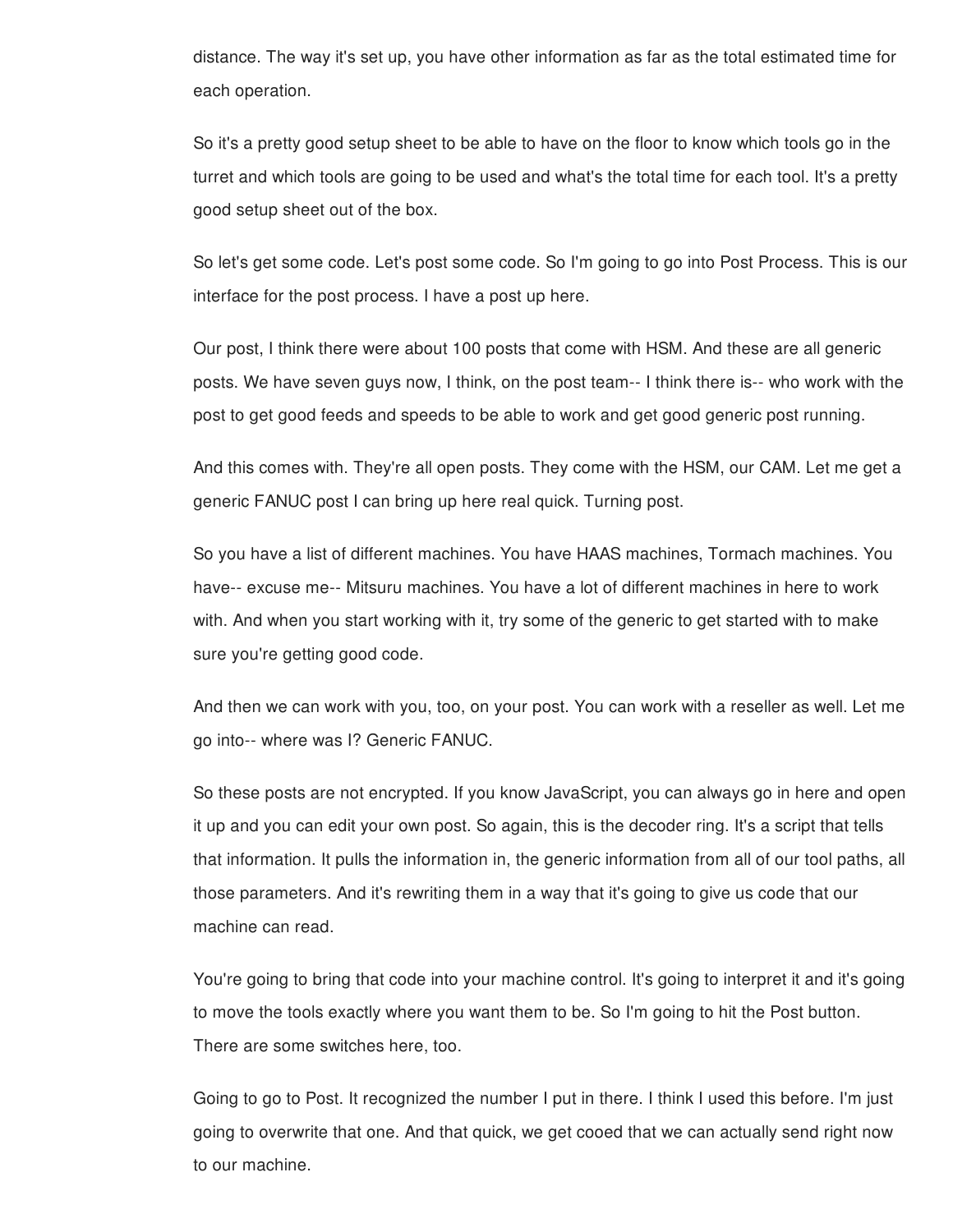And it would run this. And you'd be able to get that part. So within a half an hour, we're able to get that whole part programmed, be able to get code out to the machine. Any questions about that? Sure.

## **AUDIENCE:** [INAUDIBLE]

**WAYNE GRIFFENBERG:** Most of them. The most. So HSM is really the integration within Inventor in this case. The generic information that we have in HSM, the post processor is really what it's going to interpret, that information. It's going to decode it.

> It's going to output it to your particular machine. So if it doesn't cover your machine, we can work with our post group. We also have resellers that we can work with as well to work or change the code and make it work in your machine.

If you start working with it and you're posting generic code out of here, and use the generic code-- if you can get the code and edit it and be able to put it in your machine and get good code. If you can save a sample of that good code and also a sample of it in CAD or CAD and CAM, and you can get that to either your reseller or back to us, we can have our post team update that post so it always comes out to the code that matches your machine.

#### **AUDIENCE:** [INAUDIBLE]

**WAYNE** I couldn't hear you.

#### **GRIFFENBERG:**

**AUDIENCE:** How many axis of the machine? For example, small machine like [INAUDIBLE].

**WAYNE** You're talking about the machining axis?

# **GRIFFENBERG:**

**AUDIENCE:** Correct. But [INAUDIBLE].

**WAYNE** Ah, gotcha. So right now, we have posts that work with mill turn. So that can give us our y-axis

**GRIFFENBERG:** and our x-axis We're really limited, really, to that y-axis and z-axis. But the label is y or z. But we're able to work with that code for mill turn machines.

> But for multi-axis when you actually have, let's say, a b-axis, a c, and multi-axis that way, we're limited in our post to be able to do that right now. Yes?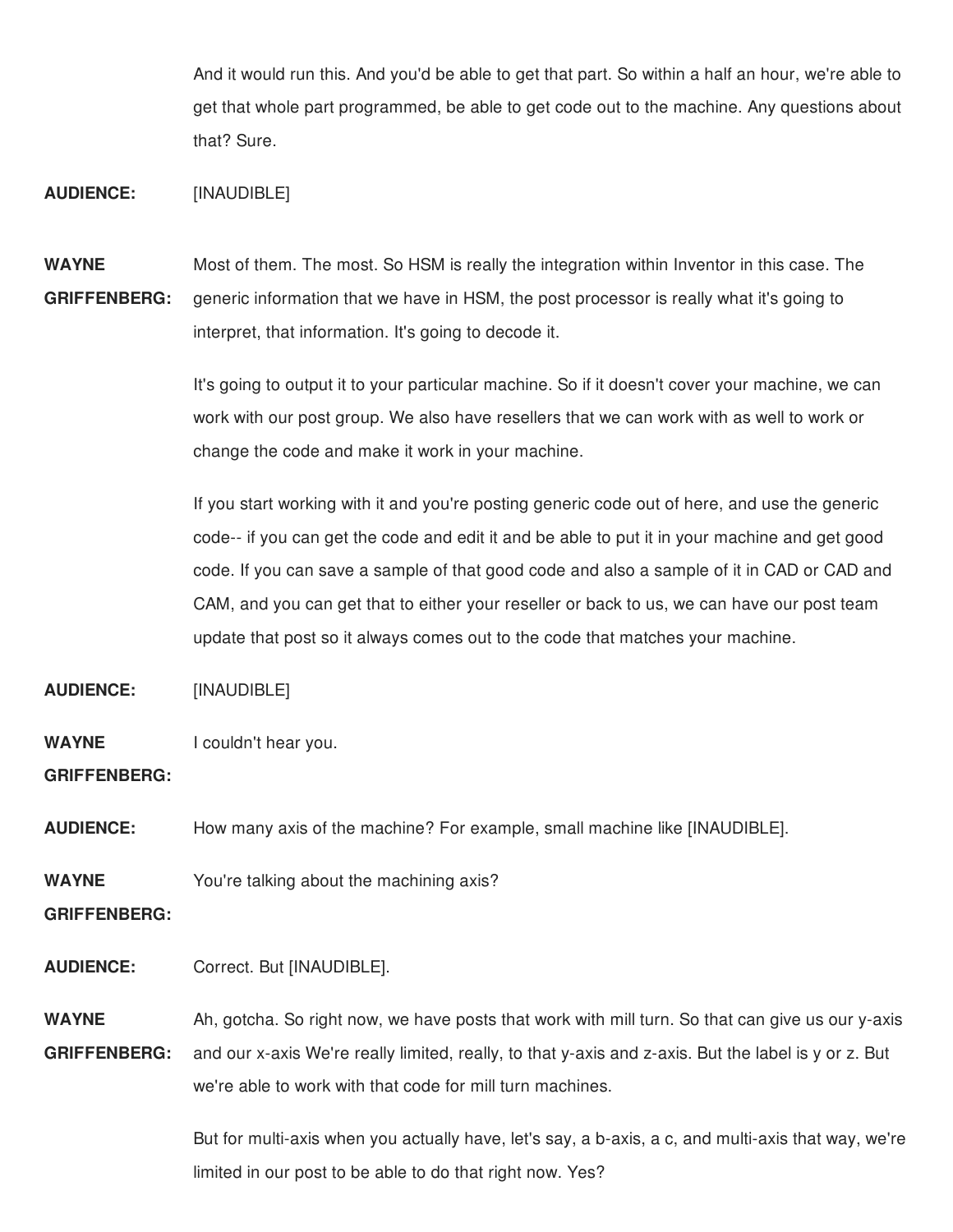**AUDIENCE:** Is there some kind of headers so you can create or put in your own tools for the geometry build?

**WAYNE** Yes.

**GRIFFENBERG:**

**AUDIENCE:** So you can get your actual tools.

**WAYNE** We can. Right now in turning, that is called a form tool, to be able to put your own geometry in.

**GRIFFENBERG:** We have that in the mill side. But right now, we're behind in turning to be able to do that with the insert tool.

> The team's working on that. I don't know where they are in progress with that. But there should be a future update to have the form tool for turning. But right now, it's in mill, but not in turning.

**AUDIENCE:** OK.

**WAYNE GRIFFENBERG:** Now we get back coding. We have a few minutes left. Now, we did some code. We put some tool paths on here. We're able to get a setup sheet out. We're able to get some good code.

> And now we have to go and change the model. Now there's an update. Engineering's got to make a change. We have to change the model.

So what happens then? If I go into the model, and let's say we go into the sketch that defines this model as a rotated part. Let's say the overall dimension here goes from an eighth of an inch to say 1.35. That's a change.

And then it gets a little bit wider. It goes a half inch here. And you can make a lot of different changes here. We have a lot of changes in the part. So that changed. Finish the sketch.

Go in here. Go to my CAM. And notice all the tool paths turn red. They have a red X on them. Means something has changed, either a parameter or the geometry. So now what do we have to do?

Do we have to reselect all that stuff? Well, if I hover over Setup One and I go to Generate, it recognizes all the new geometry and automatically updates every one of the tool paths. So you don't have to reselect anything. It'll recognize any new geometry.